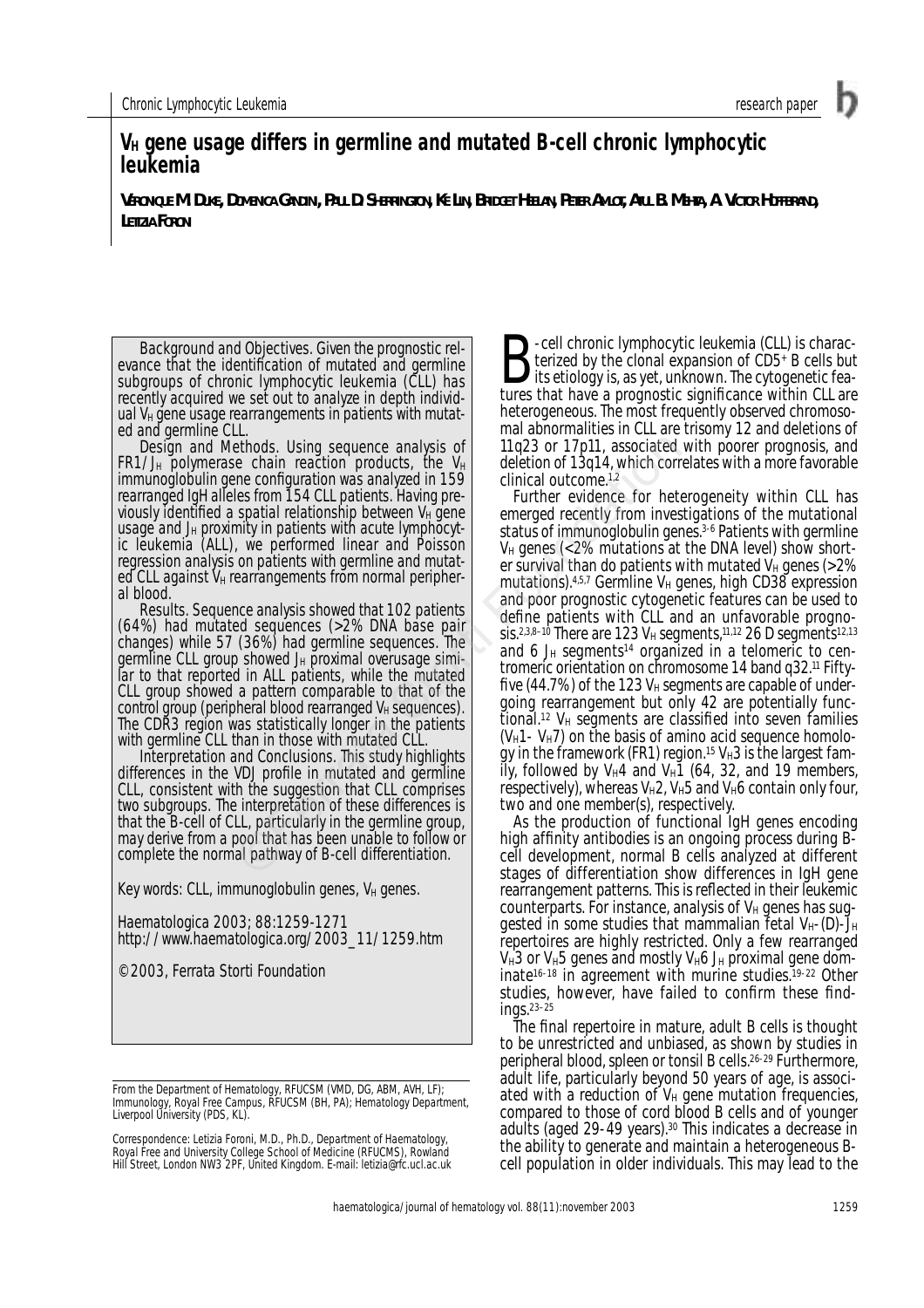emergence of the more immature B-cell disorders seen in adults than in children, in whom the type of rearrangement is indicative of a more mature B cell being involved.31

We and others<sup>32-35</sup> have demonstrated that  $V_H$  gene usage in acute lymphoblastic leukemia (ALL) follows a pattern that differs from that mathematically predicted by the normal  $V_H$  gene repertoire. In ALL, the pattern reflects the early stage of B-cell differentiation, resulting in an over-usage of the  $J_H$ -proximal genes as observed in immature mouse B cells.

Studies have been conducted in a variety of other B-cell disorders to investigate the relationship between IgH rearrangement and B-cell malignancies. In multiple myeloma<sup>36</sup> despite a  $V_H$  family usage largely reflecting the germline complexity, individual  $V_H$  genes were reported to be over-represented  $(V_H1 -$ 69,  $V_H$ 3-9,  $V_H$ 3-23 and  $V_H$ 3-30) while others were totally absent ( $V_H$ 3-49,  $V_H$ 3-53 and  $V_H$ 4-34).

No apparent restriction was detected among 87 B-cell lymphomas (follicular, lymphoplasmacytoid or large B cell)37 while in prolymphocytic leukemia (PLL) cells a skewed repertoire is observed with predominant use of the V $H_3$  family (73%) and V $H_3$ -23 (50%). The frequency of somatic mutations in PLL is high and indicates a post-germinal center origin of the PLL cell.<sup>38</sup>

In CLL over-representation of  $V_H$ 1-69,  $V_H$ 3-23,  $V_H$ 5,  $V_H6$  and  $V_H4-34$  (associated with auto-immune symptoms) has been extensively reported.3,37,39-44 The IgH repertoire in IgM+ and IgM-CLL populations was found to deviate statistically from those observed in CD5+ cells, considered the normal CLL counterpart.

Given the relevance that the identification of mutated and germline CLL subgroups has recently acquired we set out to analyze in depth individual  $V_H$ gene rearrangements in our cohort of patients.

We report here on the analysis of the IgH gene in 154 B-CLL patients (159 alleles) using polymerase chain reaction (PCR) and sequencing of rearranged  $V_H$ genes. We investigated the mutation status, the position of individual mutations (within the CDR or FR region) and the pattern of  $V_{H_i}$ ,  $J_H$  and  $D_H$  gene usage and compared them to those of IgH rearranged alleles of normal B cells as described in peripheral blood B cells. We analyzed the frequency of  $V_H$  gene usage as a function of distance along the chromosomal locus.

## Design and Methods

### *Patients' materials*

The mononuclear cell suspensions from peripheral blood of 154 CLL patients were used as the source of DNA or RNA for investigation. The diagnosis of CLL was based on clinical history, lymphocyte morphology and immunophenotypic criteria. Twenty milliliters of peripheral blood were diluted 1:1 with sterile Hanks media and the mononuclear layer was separated using Ficoll-Hypaque gradient centrifugation. B-lymphocytes were then harvested as previously described,45 and DNA was prepared from the mononuclear cell pellet (in 84 of 154 cases) using the Puregene DNA extraction kit (Gentra Systems, Lichfield, UK) following the manufacturer's instructions. RNA was extracted from CLL cells (in 70 of 154 cases) using Triazol reagent (Invitrogen, Paisley, UK) and 1 µg aliquots were reverse transcribed with M-MLV reverse transcriptase enzyme (Promega, Southampton, UK) and an oligo (dT) 15 primer.

Previously published data on the use of  $V_H$  genes in peripheral B cells are used as the controls in this study.26

## *PCR for V<sub>H</sub> family assignment*

For amplification from DNA, six PCR reactions were set up for each patient, using one each of six sense family-specific ( $V_H$ 1-V $_H$ 6) leader or FR1 primers in combination with an antisense  $J_H$  primer, as previously described. $34,46,47$  The V<sub>H</sub>1 forward primer was designed to co-amplify also  $V_H$ 7 sequences. The PCR reactions were performed using the following cycling conditions; one cycle of denaturing at 94°C for 5 mins followed by 30 cycles of denaturation at 94°C for 1 min, annealing at 66°C for 1 min and extension at 72°C for 2 mins with a final extension step at 72°C for 5 mins. PCR products were then analyzed by gel electrophoresis on a 1.5% agarose gel and individually positive reactions selected for further analysis. A similar approach was used for amplification from RNA, except that a combination of three antisense primers derived from constant region sequences was used. and V<sub>H</sub>3-30) while others were<br>
For amplification from DNA, since the 49, V<sub>H3</sub>-53 and V<sub>H</sub>4-34).<br>
Set up for each patient, using c<br>
follicular, lymphoplasmacytoid or<br>
follicular, lymphoplasmacytoid or<br>
in prolymphocytic

### *Cloning and DNA sequencing*

Positive PCR products from DNA templates were purified through GFX columns (Amersham Pharmacia Biotech, Buckinghamshire, UK), following the manufacturer's recommendations, prior to their direct sequencing or cloning<sup>46</sup> using Bluescript plasmid KS+ as a cloning vector (Stratagene Ltd., Cambridge, UK). DNA from recombinant colonies was prepared using the QIAprep Spin Plasmid Kit (Qiagen, West Sussex, UK) and the relevant DNA fragments were sequenced using an automated DNA Sequencer (ABI PRISM 377) both following the manufacturers' specifications (Applied Biosystems, Warrington, UK).

### *Sequence analysis*

The  $V_{H}$ -(D)-J<sub>H</sub> sequences were submitted to the ImMunoGeneTics (IMGT),<sup>48</sup> and Iq BLAST databases for analysis (http://www.ncbi.nlm.nih.gov/BLAST/), to identify the closest match with germline functional  $V_{H_i}$ ,  $J_H$  and  $D_H$  segments. Mutations were measured by comparing the CLL and germline IgH gene at the DNA and protein levels. However, the assignment of a patient to the *germline* or *mutated group* was final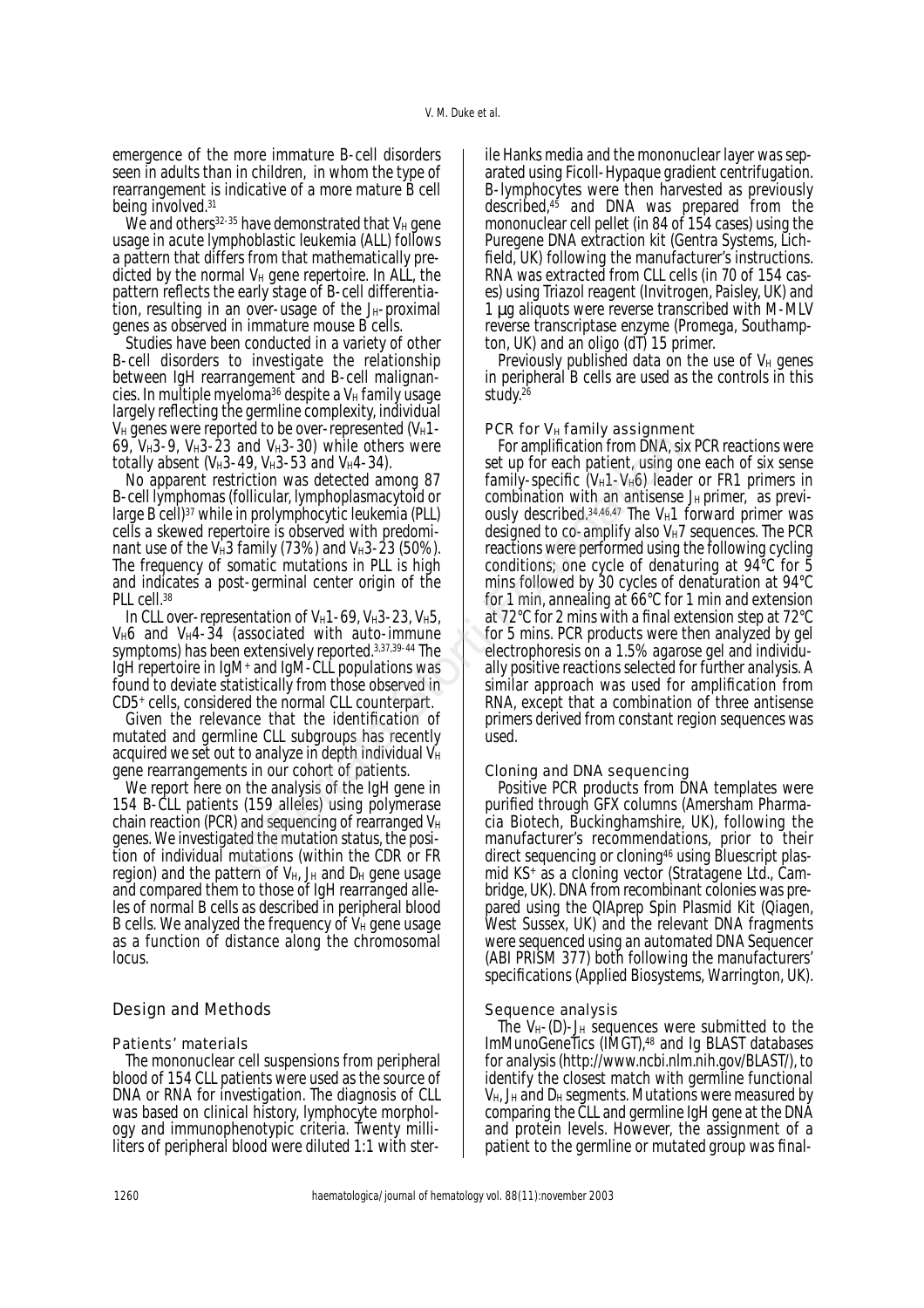ly based on the DNA changes. The human  $V_H$  locus, as published by Matsuda and colleagues,12 was taken to be the main reference for comparison of sequences, their position and relative distances from each other and the  $J_H$  region.

### *Statistical analysis*

Standard statistical tests were carried out using the statistical package STATA including  $\chi^2$  tests. To investigate the relationship between frequency of each  $V_H$  gene used and the distance along the locus from  $J_H$ , linear and Poisson regression analyses were carried out for normal and CLL subjects separately and then compared with results from ALL patients. The same analyses were performed for the use of D segments.

# Results

## *VH gene and mutation analysis*

One hundred and fifty-nine alleles from 154 CLL patients were sequenced and compared to the IMGT and Ig BLAST databases, which identified the closest matching functional germline  $V_{H}$ , D and  $J_{H}$  segment as well as providing information on the incidence of IgH mutations (Table 1, see Appendix).

Based on DNA analysis, 102 of the 159 alleles (64%) were found to carry >2% mutations and were classified as mutated. The remaining 57 alleles (36%) showed <2% mutations and were classified as germline (Table 1, see Appendix). One IgH rearrangement was identified in all patients except five. All sequences were in frame.

Mutations were assessed in the FR1, 2 and 3 and CDR1 and 2 regions. These were more frequent in the CDR1 and CDR2 than in the FR3 and less frequent in the FR1 and FR2 regions. Overall CDR regions accumulated larger numbers of mutations than the FR regions (*data not shown*) in keeping with mutations being predominantly *antigen driven*.

The mutated and germline groups were compared, when available, for various clinical or biological characteristics. In our cohort of patients we found no differences in sex (male to female ratio; 2:1), or age (median 66.8 years) between the two groups. However, a difference was noted between the mutated and germline groups when considering white blood cell count (median 55 and 75.16, respectively) although this difference did not reach statistical significance (*p*=0.094). It is also noteworthy that in the mutated group the patients predominantly had stage A disease (32/45, 71%), while in the germline group stage C disease was most prevalent (7/13, 54%).

### *VH family usage*

We compared the mutated and germline groups to a previously published normal control data set (Figures 1A, 2A-D).26 There was little variation in the

overall  $V_H$  usage profile with a few exceptions (Figure 1A). As expected, the majority of  $V_H$  gene rearrangements involved members of the  $V_H3$  family (77 of 159 clones; 48%), followed by V $_{H}$ 1 (40 of 159 clones; 25%) and V $_H4$  (25 of 159 clones; 16%). We observed that, if  $V_H1-69$  (the most frequently used  $V_H1$  gene in its family) was removed,  $V_H1$  usage accounted for 14% (22 alleles) of overall gene usage, in line with the mathematical prediction<sup>12</sup> and previous observations.<sup>49</sup> Only  $V_H$  family usage which showed differences from the mathematically expected frequencies will be discussed below.

## *VH1 gene usage*

Differences in  $V_H$  gene usage were almost entirely restricted to the  $V_H1-69$  overusage in the germline CLL (13 cases; 68%) compared to normal (one case; 6%; *p*=0.0326) and mutated CLL (five patients; 26%). The overusage of  $V_H1-69$  in the germline group was statistically significant and consistent with previous observations.37,41,50

## *VH3 gene usage*

The most commonly used genes in the mutated groups were  $V_H$ 3-7,  $V_H$ 3-30, and  $V_H$ 3-23 (Figure 2C). The  $V_H$ 3-23 was used in only one (4%) patient in the germline group compared to 12 (44%) in the mutated group and 14 (52%) in the controls (*p*=0.0415). There appeared to be significant overusage of both  $V_H$ 3-48 and  $V_H$ 3-21 among CLL patients compared to the control group ( $p=0.0025$  and  $p=0.0267$ , respectively). The multiple significance tests performed comparing  $V_H$ 3-48 to the rest of the  $V_H$ 3 family showed statistically significant differences between the germline and control groups (*p*=0.001) and the germline and mutated groups (*p*=0.015). Differences were also observed in the use of  $V_H$ 3-21 between the germline and the control groups (*p*=0.0059). **Example 18** to the matrice of the control of the control of the statistically significant and conservations  $\frac{37.4150}{20}$  and compared to the IMGT<br>
enced and conservations  $\frac{37.4150}{20}$  and compared to the IMGT<br>
en

### *VH4 gene usage*

 $V_H$ 4-34 usage was predominant in the mutated group (9 patients; 64%) while only 3 patients (21%) in the control group and two patients (14%) in the germline group used these genes. The overusage in the mutated group was statistically significant *p*=0.0120 (Figure 2D) compared to in the control group.

### *DH segment usage*

D<sub>H</sub> segments were identified in 95% of sequenced alleles. The largest number of segments identified were  $D_H$ 3 (52 of 159 clones; 33%),  $D_H$ 2 (31 of 159 clones;  $20\%$ ) and D<sub>H</sub>6 (21 of 159 clones; 13%) (Table 1; Figure 1B) The  $D_H$ 3-3-segment was found to be the most frequently used gene in the  $D_H3$  subfamily (18/52)( $p=0.0035$ ) followed by D<sub>H</sub> 3-22 (15/52). The  $D_H$  3.3-segment showed underusage in the mutated group (17%) compared to the germline CLL (43%) (*p*=0.0008) and normal controls (40%)(*p*=0.011).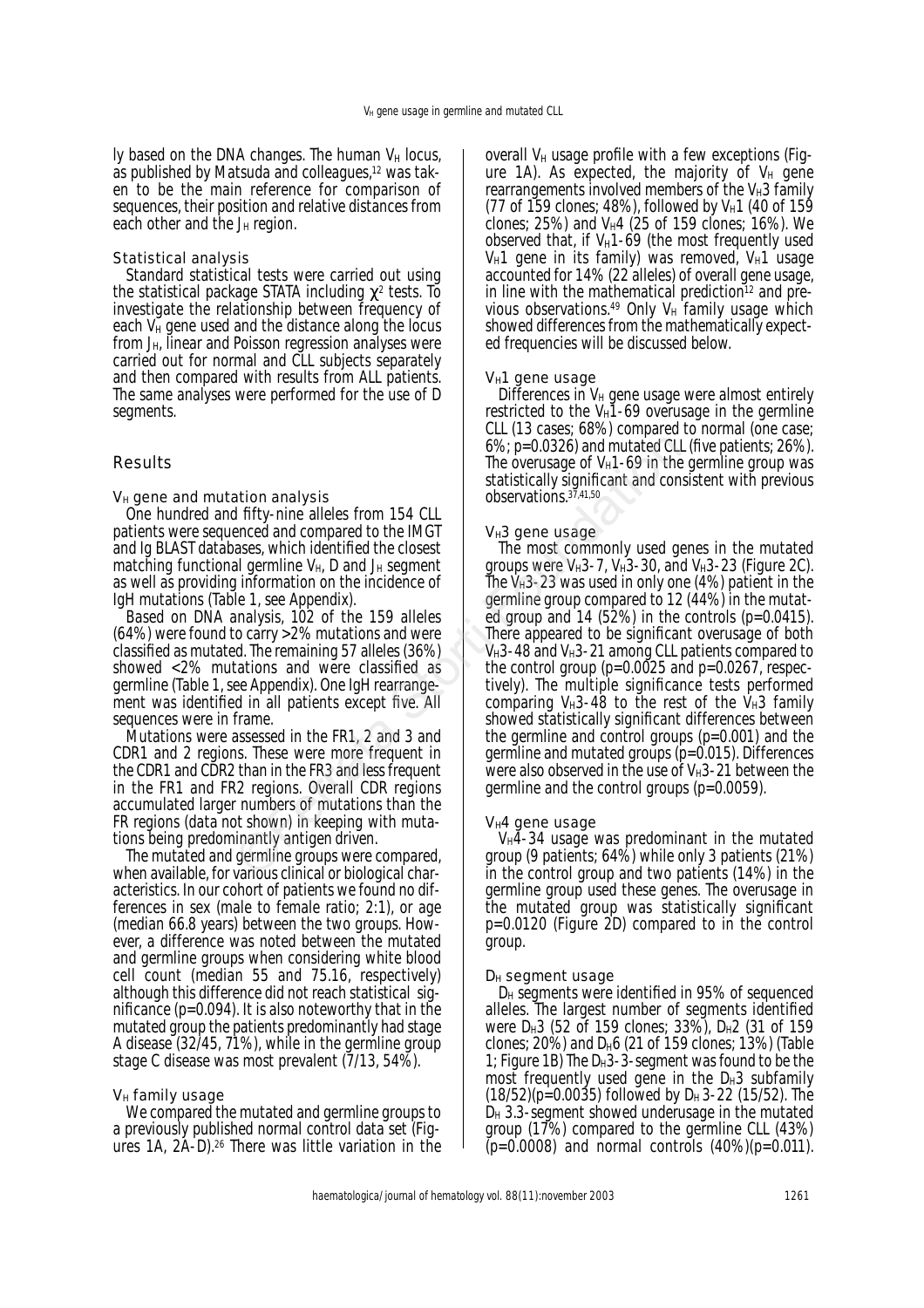

Conversely,  $D_H3-22$  showed overusage in the mutated group (48%) compared to in germline CLL (7%)(*p*=0.0502) while its usage was comparable to that in normal controls (44%). Finally, there appeared to be a statistically significant (*p*=0.0089) underusage of  $D_H$ 4-11 in the CLL group compared to controls.

#### *JH segment usage*

 $J_H4$ ,  $J_H5$  and  $J_H6$  were greatly used in the CLL group (Figure 1C). There was a statistically significant overusage of J<sub>H</sub>4 and J<sub>H</sub>6 ( $p=0.0017$  and  $p=0.0004$ , respectively) when compared to the rest of the  $J_H$ genes used. There was a particularly striking

overusage of  $J_H4$  in the mutated CLL patients (53%) compared to the germline patients (19%) (*p*=0.0047).

#### **Spatial relationship of V<sub>H</sub> genes** *in the IgH locus*

We and other investigators had previously identified a spatial relationship between the frequency of individual  $V_H$  genes used and the  $J_H$  locus in ALL patients.<sup>16,34</sup> We performed the same linear and Poisson regression analyses on the control, mutated and germline groups of patients (Figure 3A-C). This analysis failed to identify any significant relationship between gene usage and distance along the  $J_H$  locus for the CLL group as a whole. However, when the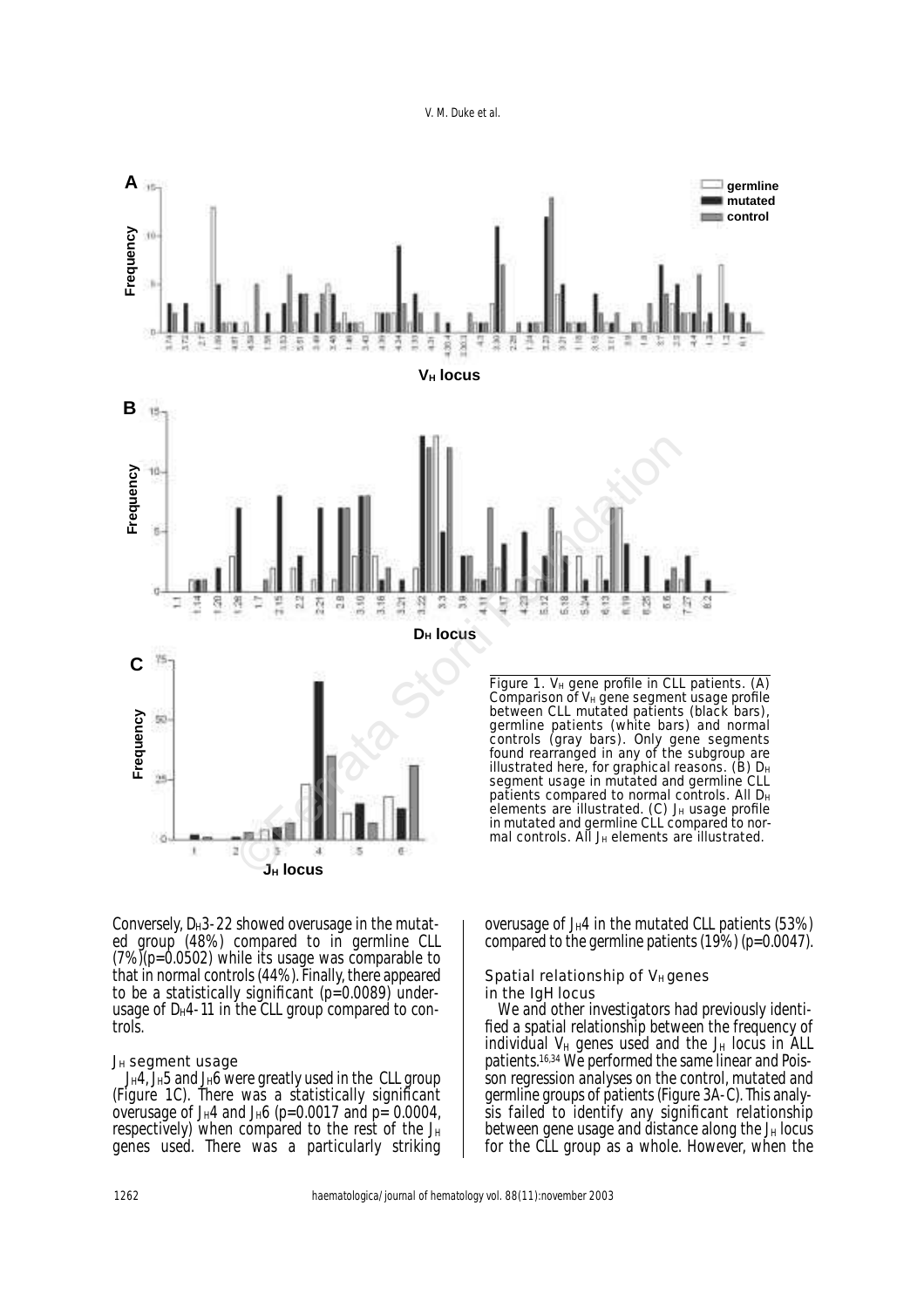

Figure 2. Individual V<sub>H</sub> gene family members usage. A) V<sub>H</sub>1 family: B) V<sub>H</sub>2 family: C) V<sub>H</sub>3 family: D) V<sub>H</sub>4-7 families. Comparison of normal controls (gray bars) mutated (black bars) and germline (white bars) individual V<sub>H</sub> gene families.

germline CLL group was analyzed separately a negative relationship between frequency of gene usage and distance from the  $J_H$  segments was observed  $(p=0.026)$ , particularly when  $V_H$ 1-69 positive cases were removed from the analysis (Figure 3D). This was done since the  $V_H$ 1-69 usage is clearly skewed in CLL patients, as previously reported,41,50,51 most significantly in the germline CLL. Similarly to the  $V_H$  genes, the frequency of  $D_H$  usage as a function of distance along its locus revealed a positive relationship in the mutated CLL and control groups (*p*=0.004 and  $p=0.006$ , respectively) due to the high usage of  $D_H$ 3-22, but not in the germline group, further highlighting differences in IgH gene rearrangements in the CLL subgroups. **Example 19**<br>
2.<br>
2.<br> **V<sub>H</sub>** gene family members usage. A) V<sub>H</sub>1 family: B) V<sub>H</sub>2 family: C) V<sub>H</sub>3 familal controls (gray bars) mutated (black bars) and germline (white bars) in<br>
1. Was analyzed separately a neg-<br>
etween

#### *Complementarity determining region size (CDR3)*

The size of the CDR3 region has been previously described to reflect the stage of maturity of the B cell analyzed.30,52 We found that the CDR3 region was significantly shorter in our cohort of patients, as a whole, than in the control group (*p*<0.0001) (Figure 4A). When analyzed separately, however, the CLL mutated group had significantly shorter CDR3 regions than the germline group (*p*=0.0035)(Figure 4B). This difference was not due to selection of germline  $D_H$  elements since, for instance,  $D_H$ 3-3 (overused in the germline group) and  $D_H$ 3-22 (over used in the mutated group) are both 31 nucleotides long. Furthermore, in the germline group rearrangements involving the overused  $V_H$ 1-69 gene were associated with a longer CDR3 region (average 37.9 bp) than those of the  $V_H1-69$  gene used in the CLL mutated group (25.4 bp) and this difference was statistically significant (*p*=0.0332).

We also examined CDR3 length in association with  $V_H$  gene usage. We found that the average CDR3 length in  $V_H4$  and  $V_H1$  expressing cells was identical (30.2 bp) but we confirm that it is shortest in  $V_H$ 3 expressing cells (26.9 bp), as previously described.

These data are in keeping with the more immature nature of the  $V_H$  gene rearrangements occurring in the germline CLL patients than in the mutated CLL patients.

#### **Discussion**

The results of this study show that, when the much overused  $V_H$  1-69 gene is excluded, there is a significant negative relationship between  $V_H$  usage and distance from the J<sub>H</sub> locus ( $p=0.026$ ) in the group of patients with germline IgH genes. This is reflected in the linear regression analysis giving a plot (Figure 3D) similar to that seen in ALL patients and in immature normal B cells.<sup>16,17,27,49,53-56</sup> In B-precursor ALL, V<sub>H</sub> rearrangement progresses from  $J_H$ -proximal  $V_H$  genes to distal genes via  $V_H-V_H$  replacement as observed in oligoclonal B lineage ALL cases<sup>57</sup> or normal B cells<sup>58</sup> and in agreement with observations in the normal repertoire in human mice and rabbit.17,22,59–61 In support of this finding, the size of CDR3 region differs between the two groups of patients. CDR3 length is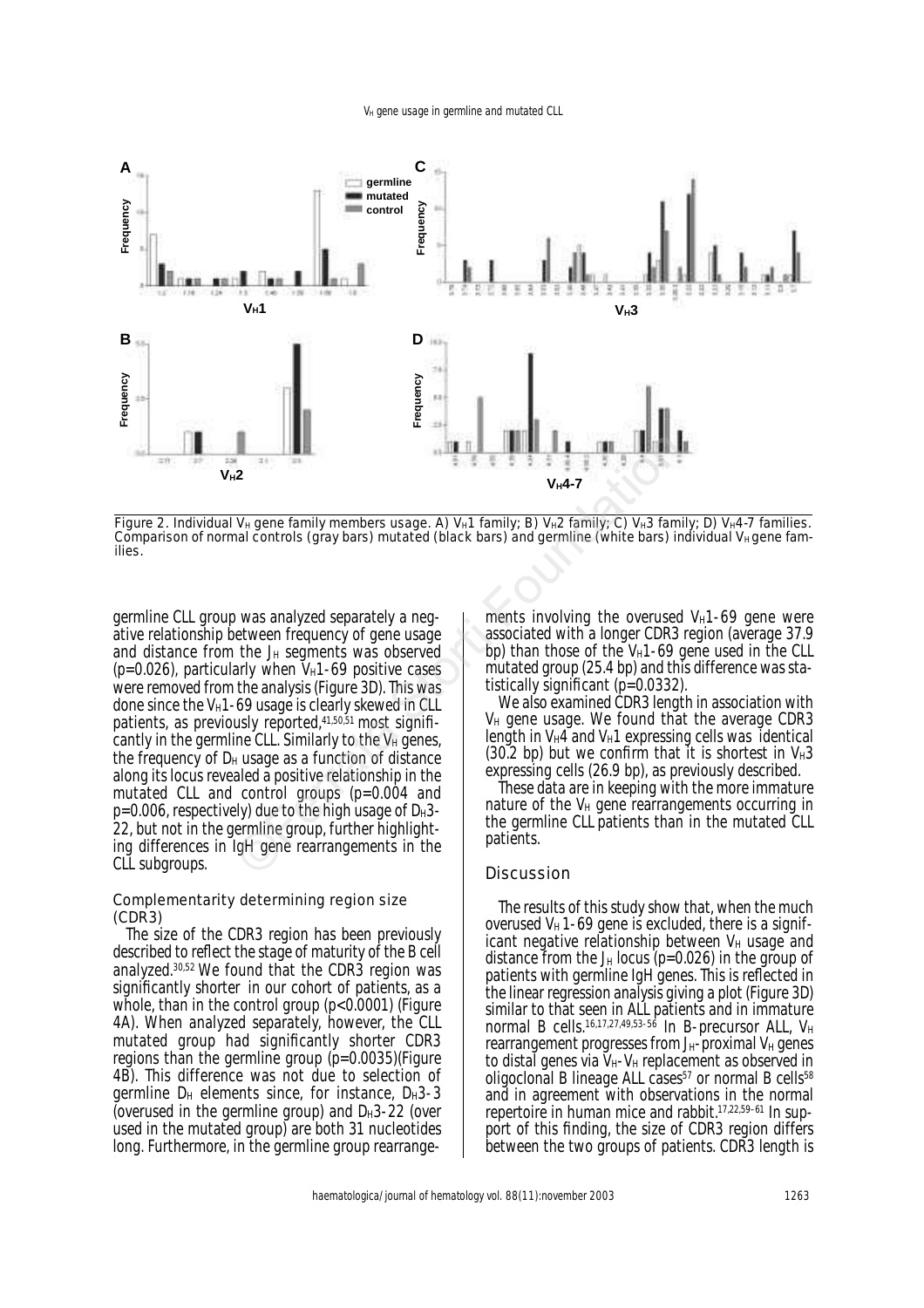V. M. Duke et al.



known to vary according to age and hypermutation status of the  $V_H$  gene. The length of the CDR3 region increases continuously during fetal life until birth in mice and humans. This increase does not continue into adult life. CDR3s of old people are the same size as those of young adults.<sup>62,63</sup> However, mutation status has been shown to influence CDR3 length. Mutated antibodies have shorter CDR3 regions than nonmutated antibodies. The length of  $V_H$  heavy chains in mice and humans decreases as the B cell matures.<sup>64</sup> In our cohort of patients the CDR3 regions were found to be longer in germline CLL than in mutated.

This was also observed in the CDR3 regions of germline  $V_H$ 1-69 rearrangements but not their mutated counterparts (p=0.0332). These data support the concept that the germline CLL cell derives from a more immature B cell than the B cell of mutated CLL. Our study also reveals a significant underusage of various genes in the unmutated group compared to the mutated CLL group and normal subjects (V<sub>H</sub>3-30, V<sub>H</sub>3-7, V<sub>H</sub>3-23 and V<sub>H</sub>4-34) with V<sub>H</sub>3-48 and V<sup>H3-21</sup> significantly overused in CLL as a whole compared to normal. We found overrepresen-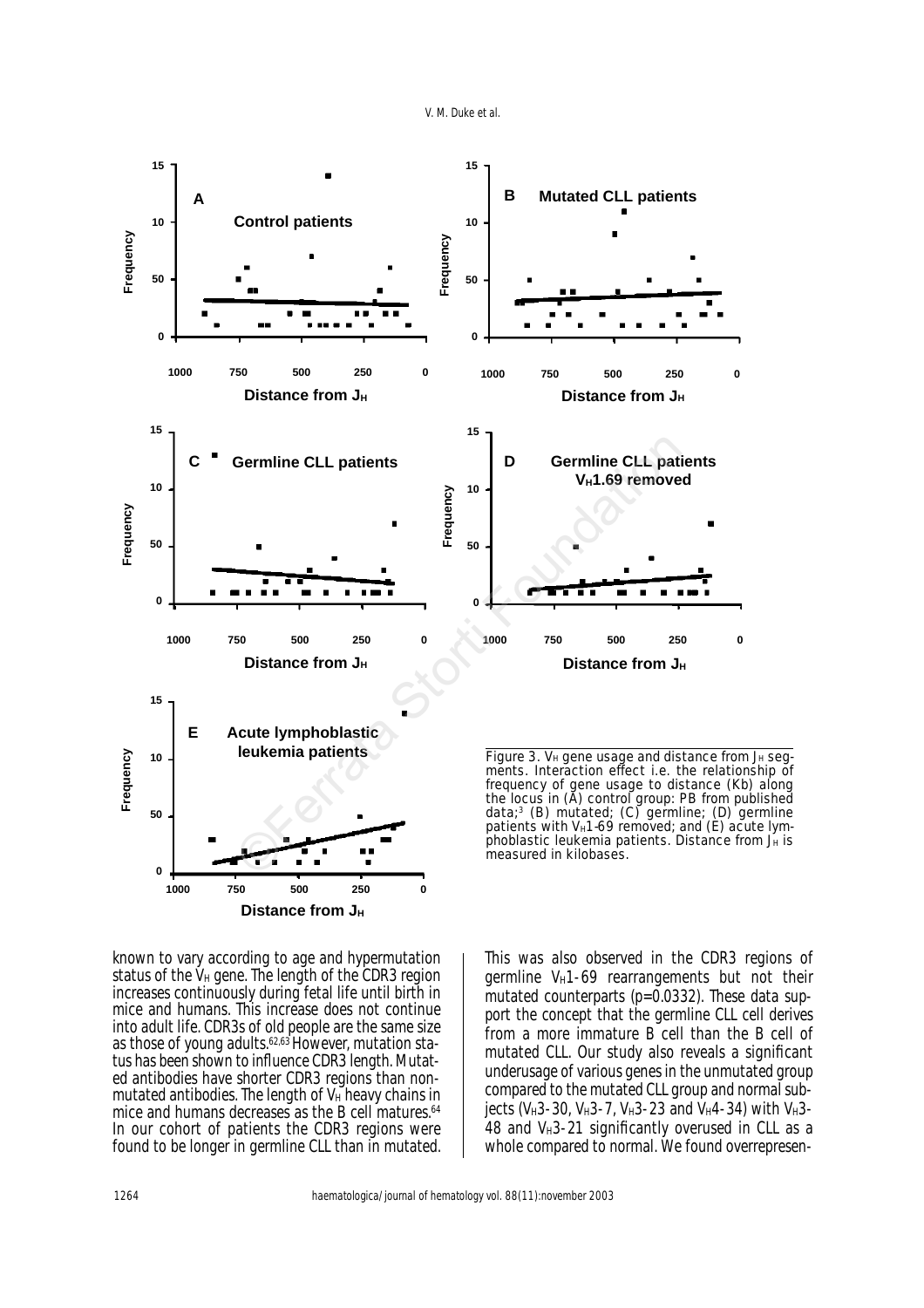

Figure 4. CDR3 size. (A) CDR3 size in bp in CLL and controls; (B) CDR3 size in bp in germline and mutated B-CLL patients.

tation of  $V_H$ 1-69 usage ( $p=0.0326$ ) in the germline group as previously described by some3,41,65 but not all investigators.66 We could, however, confirm the association of  $V_H$ 1-69 with the use of  $J_H$ 6, D $H_3$ -3, D $H_3$ -10 or  $D_H$ 2-2 genes as reported by others.<sup>62,67</sup>

It is noteworthy that  $V_H4-34$  together with  $V_H3-07$ had previously been described as being the most frequently encountered gene in CLL patients, in addition to  $V_H$ 1-69. Our study fails to corroborate these find $ings<sup>3</sup>$  V $H4-34$  was significantly overused in the mutated group as observed by Kraj *et al*. <sup>66</sup> in normal adult human peripheral blood B cells. We and others,  $2,3,5,68$  failed to confirm the overusage of V $H_3-21$  in mutated CLL patients,<sup>44</sup> although this segment was highly used in CLL patients, as a whole.

The mutation frequency has been found to vary according to which  $V_H$  family is utilized. For example  $77\%$  of all V $H3$  genes expressed in our cohort of patients were mutated, as opposed to only 38% of all  $V_H$ 1 genes. This is in agreement with another study<sup>3</sup> although the mechanism for this imbalance remains unclear. In the  $V_H1$  family the lack of mutations is clearly skewed by the heavy usage of the  $V_H$ 1-69 in the germline group, as described above.

In our cohort of patients we found no differences in the male to female ratio in the mutated and unmutated groups. This differs from the findings of others<sup>4,7</sup> who report a much higher proportion of males in the unmutated CLL group. They suggest that gender may indirectly influence B-cell maturation, differentiation and clinical outcome.

This study highlights differences in the VDJ profile

in CLL patients with mutated and unmutated IgH rearrangements, consistent with the suggestion that CLL comprises two subgroups. Our study substantially expands on data previously presented on smaller cohorts of patients.3 These differences underlie the fact that leukemic cells in CLL patients, particularly in the germline group, may derive from a pool of B cells that have been unable to follow or complete the normal pathway of B-cell differentiation. On the other hand, the better outcome of the group with mutated IgH rearrangements could be due to somatic mutations which can trigger a cytotoxic T-cell response, as recently demonstrated by some human and mouse models.69-72 This may result in the leukemic cells being killed unless an additional event (such as a deletion on chromosome 6q21, 11q23, 13q14 or 17p13) provides a growth advantage. This mechanism underlies novel therapeutic approaches for the treatment of lymphomas $73,74$  and myelomas.<sup>75</sup> ELL Controis Germine Mut<br>
E. (A) CDR3 size in bp in CLL and controls; (B) CDR3 size in bp in germline<br>
described by some<sup>341,65</sup> but not all<br>
could, however, confirm the asso-<br>
could, however, confirm the asso-<br>
could, bo

Finally, a link between germline sequences and inability to generate somatic mutations due to defects in the DNA repair machinery has been proposed. The lack of somatic mutations would then be just a phenotypic marker of some other event with biological consequences on clinical outcome as demonstrated in other disorders carrying DNA repair genes defects.76,77 In this scenario IgH gene status may have no intrinsic pathogenetic role but its mutation versus germline status would be a marker for the presence or absence of another abnormality with major clinical consequences.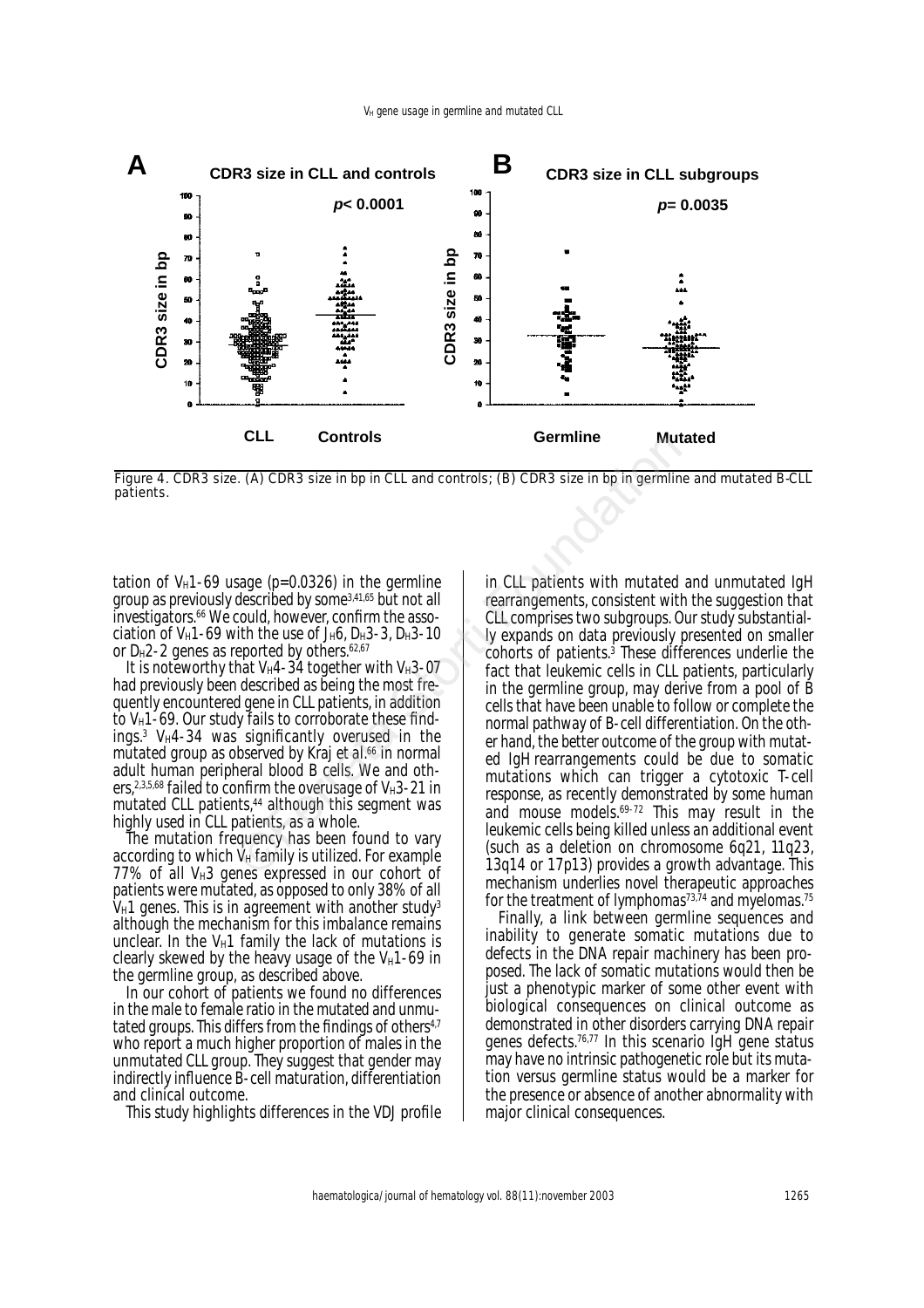## V. M. Duke et al.

## *Appendix.*

|  | Table 1. Properties of sequenced VDJ rearrangements from 159 B-CLL clones. |  |
|--|----------------------------------------------------------------------------|--|
|  |                                                                            |  |

| Pat. no.        | Germline    | Mutated/ V <sub>H</sub> family | $V_H$<br>gene | Distance of $V_H$<br>from $J_H$ (kb) | $J_H$<br>segment                    | $D_H$<br>segment | CDR3<br>(bp) |
|-----------------|-------------|--------------------------------|---------------|--------------------------------------|-------------------------------------|------------------|--------------|
| 26              | $\mathbf M$ | $V_H6$                         | $V6-1$        | 74.31                                | $J_H5$                              | 2.15             | 18           |
| Ps35            | $\mathbf M$ | $V_H6$                         | $V6-1$        | 74.31                                | $J_H4$                              | $6.25\,$         | 19           |
| AB              | ${\bf G}$   | $V_{\rm H}1$                   | $V1-2$        | 121.36                               | $J_H4$                              | $3.10\,$         | $72\,$       |
| K               | $\mathbf M$ | $V_H1$                         | $V1-2$        | 121.36                               | $J_H4$                              | $3.10\,$         | $28\,$       |
| $20\,$          | $\mathbf M$ | $V_H1$                         | $V1-2$        | 121.36                               | $J_H4$                              | 2.21             | $32\,$       |
| $23\,$          | ${\bf G}$   | $V_H1$                         | $V1-2$        | 121.36                               | $J_{\rm H}3$                        | 4.17             | $32\,$       |
| 27              | ${\bf G}$   | $V_{\rm H}1$                   | $V1-2$        | 121.36                               | $J_H4$                              | 5.24             | 41           |
| $39\,$          | ${\bf G}$   | $V_H1$                         | $V1-2$        | 121.36                               | $J_H5$                              | 4.17             | $30\,$       |
| N <sub>64</sub> | ${\bf G}$   | $V_H1$                         | $V1-2$        | 121.36                               | $J_H4$                              | 6.19             | 17           |
| Ps30            | ${\bf G}$   | $V_{\rm H}1$                   | $V1-2$        | 121.36                               | $J_H4$                              | 6.19             | $25\,$       |
| Ps37            | M           | $V_{\rm H}1$                   | $V1-2$        | 121.36                               | $\mathrm{J_H5}$                     | 2.8              | $33\,$       |
| Ps52            | ${\bf G}$   | $V_{\rm H}1$                   | $V1-2$        | 121.36                               | $J_H6$                              | 3.16             | 16           |
| $\overline{7}$  | ${\bf G}$   | $V_{\rm H}1$                   | $V1-3$        | 139.94                               | $\mathrm{J_H5}$                     | $2.2\,$          | $21\,$       |
| $33\,$          | $\mathbf M$ | $V_H1$                         | $V1-3$        | 139.94                               | $J_H5$                              | $2.2$ in         | 33           |
| Ps74            | $\mathbf M$ | $V_H1$                         | $V1-3$        | 139.94                               | $J_H4$                              | $3.22\,$         | 18           |
| ${\rm LG}$      | M           | $V_H4$                         | $V4-4$        | 146.79                               | $\rm J_H5$                          | 2.15             | 31           |
| RB              | ${\bf G}$   | $V_H4$                         | $V4-4$        | 146.79                               | $\mathbf{J}_{\mathrm{H}}\mathbf{4}$ | 6.13             | 13           |
| Ps <sub>6</sub> | $\mathbf M$ | $V_H4$                         | $V4-4$        | 146.79                               | $\mathbf{J}_\mathrm{H} \mathbf{4}$  | 2.21             | 15           |
| 41              | $\mathbf M$ | $V_{\rm H}2$                   | $V2-5$        | 162.83                               | $\mathbf{J}_\mathrm{H} \mathbf{4}$  | 7.27             | $26\,$       |
| L67             | ${\bf G}$   | $V_H2$                         | $V2-5$        | 162.83                               | $J_H4$                              | 6.19             | 37           |
| Ps13            | $\mathbf M$ | $V_{\rm H}2$                   | $V2-5$        | 162.83                               | $\mathbf{J}_\mathrm{H} \mathbf{4}$  | 5.24             | 34           |
| Ps25            | ${\bf G}$   | $V_{\rm H}2$                   | $V2-5$        | 162.83                               | $\mathrm{J_H5}$                     | $3.3\,$          | 37           |
| Ps26            | $\mathbf M$ | $V_{\rm H}2$                   | $V2-5$        | 162.83                               | $\mathrm{J_H}\mathrm{6}$            | 2.21             | 54           |
| <b>Ps44</b>     | ${\bf G}$   | $V_{\rm H}2$                   | $V2-5$        | 162.83                               | $\mathrm{J_H}\mathrm{6}$            | 5.18             | $25\,$       |
| Ps59            | $\mathbf M$ | $V_{\rm H}2$                   | $V2-5$        | 162.83                               | $J_H4$                              | 1.26             | $32\,$       |
| Ps66            | $\mathbf M$ | $V_H2$                         | $V2-5$        | 162.83                               | $J_H4$                              | 4.17             | 24           |
| RS              | $\mathbf M$ | $V_H3$                         | $V3-7$        | 187.11                               | $J_H4$                              | 2.21             | $23\,$       |
| Ze              | $\mathbf M$ | $V_H3$                         | $V3-7$        | 187.11                               | $J_H4$                              | $2.8\,$          | $22\,$       |
| 16              | $\mathbf M$ | $\rm V_H3$                     | $V3-7$        | 187.11                               | $\mathrm{J_H5}$                     | 2.15             | 31           |
| $35\,$          | $\mathbf M$ | $V_{\rm H}3$                   | $V3-7$        | 187.11                               | $\mathbf{J}_\mathrm{H} \mathbf{4}$  | 4.23in           | $\bf 26$     |
| 47              | $\mathbf M$ | $V_{\rm H}3$                   | $V3-7$        | 187.11                               | $\mathrm{J_H5}$                     | $2.2\,$          | 29           |
| 49              | M           | $V_H3$                         | $V3-7$        | 187.11                               | $J_H5$                              | 1.26             | $\sqrt{27}$  |
| I6              | M           | $V_H3$                         | $V3-7$        | 187.11                               | $J_H4$                              | noDH             | 8            |
| <b>Ps69</b>     | $\mathbf G$ | $V_H3$                         | $V3-7$        | 187.11                               | $J_H5$                              | $3.3\,$          | 36           |
| Ps72            | ${\bf G}$   | $V_H1$                         | $V1-8$        | 207.77                               | $J_H6$                              | 1.26             | 28           |
| AB              | ${\bf G}$   | $V_H3$                         | $V3-11$       | 241.93                               | $J_H4$                              | 6.13             | 18           |
| <b>MW</b>       | $\mathbf M$ | $V_H3$                         | $V3-11$       | 241.93                               | $J_H4$                              | $\bf 6.6$        | 33           |
| BC              | M           | $V_H3$                         | $V3-15$       | 279.03                               | $J_H4$                              | 2.21             | $22\,$       |
| <b>Ps10</b>     | $\mathbf M$ | $V_H3$                         | $V3-15$       | 279.03                               | $J_H4$                              | 2.15             | 29           |
| Ps31            | $\mathbf M$ | $V_H3$                         | $V3-15$       | 279.03                               | $J_H4$                              | $3.22\,$         | 25           |
| <b>Ps60</b>     | $\mathbf M$ | $V_H3$                         | $V3-15$       | 279.03                               | $J_H4$                              | 4.23             | 25           |
| Ps24            | $\mathbf M$ | $V_H1$                         | $V1-18$       | 310.25                               | $J_H4$                              | noDH             | $\sqrt{2}$   |
| Ps79            | ${\bf G}$   | $V_H1$                         | $V1-18$       | 310.25                               | $J_H4$                              | $6.13$ in        | 18           |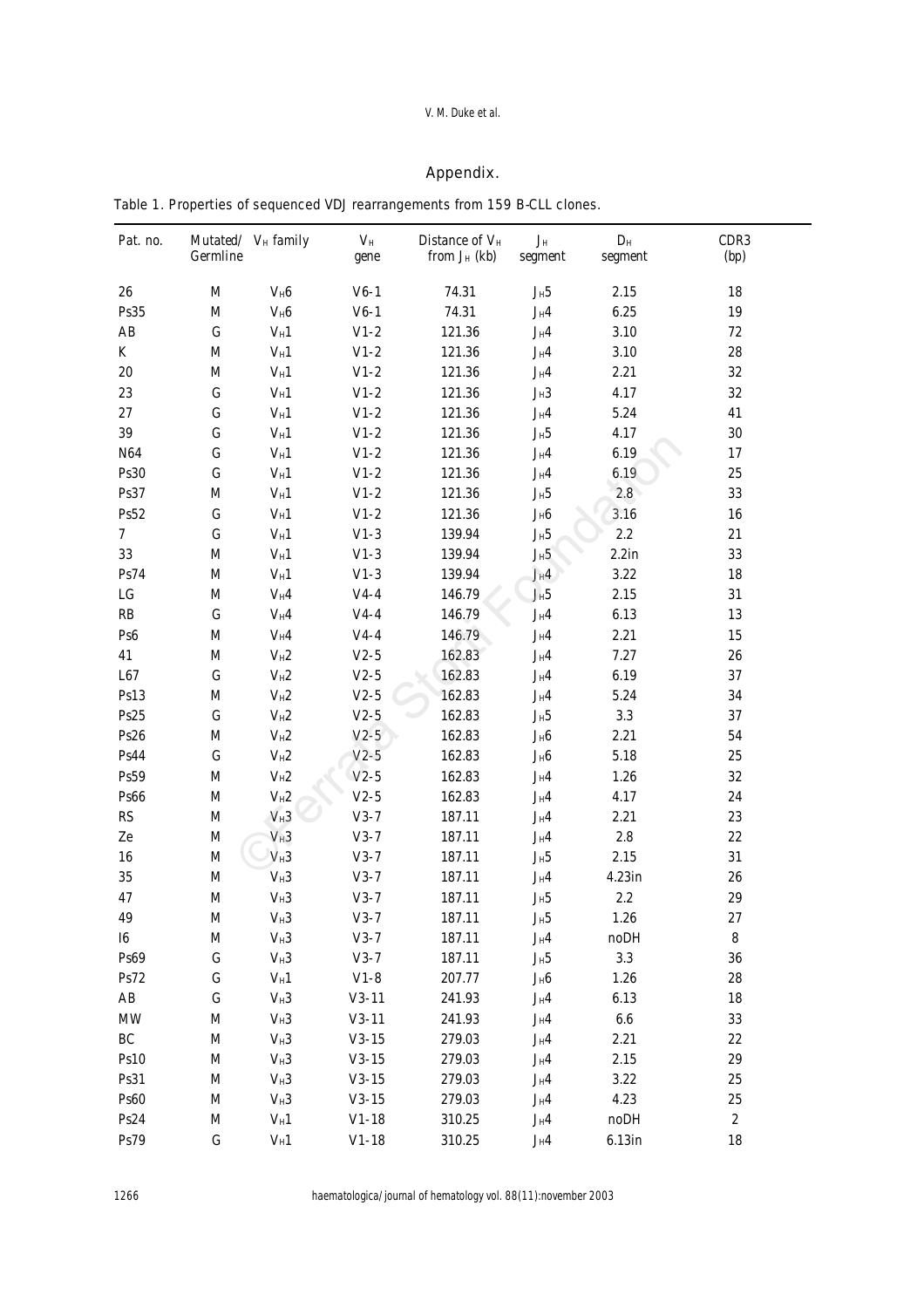## V<sub>H</sub> gene usage in germline and mutated CLL

| 21             | ${\bf G}$   | $V_H3$       | $V3-21$     | 360.38 | $J_H4$                               | 3.3       | 12               |
|----------------|-------------|--------------|-------------|--------|--------------------------------------|-----------|------------------|
| $25\,$         | ${\bf G}$   | $V_H3$       | $V3-21$     | 360.38 | $\mathbf{J}_\mathrm{H}\mathbf{4}$    | $3.3\,$   | 55               |
| $I2$           | M           | $V_H3$       | $V3-21$     | 360.38 | $\mathbf{J}_\text{H}\mathbf{6}$      | 3.21      | $\boldsymbol{9}$ |
| Ps7            | ${\bf G}$   | $V_H3$       | $V3-21$     | 360.38 | $\rm J_H6$                           | 3.22      | 43               |
| Ps8            | ${\bf G}$   | $V_H3$       | $V3-21$     | 360.38 | $\mathbf{J}_\text{H}\mathbf{6}$      | $\bf 5$   | $\mathbf 5$      |
| Ps33           | M           | $V_{\rm H}3$ | $V3-21$     | 360.38 | $\mathbf{J}_\text{H}\mathbf{6}$      | noDH      | 7                |
| Ps49           | $\mathbf M$ | $V_{\rm H}3$ | $V3-21$     | 360.38 | $\rm J_H6$                           | $3.3\,$   | 37               |
| <b>Ps50</b>    | $\mathbf M$ | $V_H3$       | $V3-21$     | 360.38 | $\mathbf{J}_\mathrm{H} \mathbf{4}$   | 4.17      | 37               |
| Ps78           | M           | $V_H3$       | $V3-21$     | 360.38 | $\mathbf{J}_\mathrm{H} \mathbf{4}$   | 3.10      | 38               |
| $12\,$         | M           | $V_H3$       | $V3-23$     | 393.91 | $\mathbf{J}_\mathrm{H} \mathbf{4}$   | 5.18in    | 12               |
| 13             | M           | $V_H3$       | $V3-23$     | 393.91 | $\mathbf{J}_\mathrm{H} \mathbf{4}$   | 5.18in    | 12               |
| 19             | M           | $V_{\rm H}3$ | $V3-23$     | 393.91 | $J_H4$                               | 4.23in    | 14               |
| $32\,$         | ${\bf G}$   | $V_{\rm H}3$ | $V3-23$     | 393.91 | $\mathrm{J}_{\mathrm{H}}5$           | 2.21      | 34               |
| <b>I3</b>      | M           | $V_H3$       | $V3-23$     | 393.91 | $\mathbf{J}_\mathrm{H} \mathbf{4}$   | 7.27      | 28               |
| 46             | M           | $V_{\rm H}3$ | $V3-23$     | 393.91 | $\mathbf{J}_{\mathrm{H}}\mathbf{1}$  | 3.22      | 41               |
| $50\,$         | M           | $V_H3$       | $V3-23$     | 393.91 | $\mathbf{J}_{\mathrm{H}} \mathbf{1}$ | 3.22      | 38               |
| $52\,$         | M           | $V_{\rm H}3$ | $V3-23$     | 393.91 | $\mathbf{J}_\mathrm{H}\mathbf{4}$    | 7.27      | 13               |
| Ps1            | M           | $V_H3$       | $V3-23$     | 393.91 | $J_H4$                               | 3.22      | 21               |
| Ps5            | $\mathbf M$ | $V_{\rm H}3$ | $V3-23$     | 393.91 | $J_H3$                               | 1.26      | $25\,$           |
| Ps29           | $\mathbf M$ | $V_H3$       | $V3-23$     | 393.91 | $\mathbf{J}_\text{H}\mathbf{6}$      | 3.22      | $32\,$           |
| Ps47           | M           | $V_{\rm H}3$ | $V3-23$     | 393.91 | $J_H4$                               | $2.2\,$   | 36               |
| Ps73           | M           | $V_H3$       | $V3-23$     | 393.91 | $\rm J_H6$                           | 5.18      | $30\,$           |
| LD             | M           | $V_{\rm H}1$ | $V1-24$     | 401.83 | $\mathrm{J}_{\mathrm{H}}5$           | 3.10      | 24               |
| HD             | M           | $V_H3$       | $V3-30$     | 459.71 | $\mathbf{J}_\mathrm{H}\mathbf{4}$    | 5.12      | 21               |
| EM             | ${\bf G}$   | $V_{\rm H}3$ | $V3-30$     | 459.71 | $\rm J_H6$                           | 3.3       | 31               |
| 11             | M           | $V_H3$       | $V3-30$     | 459.71 | $\mathbf{J}_\mathrm{H} \mathbf{4}$   | $2.8\,$   | 31               |
| $30\,$         | M           | $V_H3$       | $V3-30$     | 459.71 | $\rm J_H2$                           | $1.14$ in | 16               |
| $38\,$         | M           | $V_H3$       | $V3-30$     | 459.71 | $\mathbf{J}_\mathrm{H} \mathbf{4}$   | 4.23      | 31               |
| I1             | M           | $V_{\rm H}3$ | $V3-30$     | 459.71 | $\mathrm{J}_{\mathrm{H}}5$           | 4.17      | 58               |
| 51             | M           | $V_{\rm H}3$ | $V3-30$     | 459.71 | $\mathbf{J}_\mathrm{H}\mathbf{4}$    | 5.12      | 40               |
| L66            | M           | $V_{\rm H}3$ | $V3-30$     | 459.71 | $\mathbf{J}_\mathrm{H} \mathbf{4}$   | 4.23      | 30               |
| Ps16           | ${\bf G}$   | $V_{\rm H}3$ | $V3-30$     | 459.71 | $J_{\rm H}3$                         | 5.24      | 29               |
| Ps28           | M           | $V_H3$       | $V3-30$     | 459.71 | $\mathbf{J}_\mathrm{H}\mathbf{3}$    | $1.2\,$   | $\boldsymbol{9}$ |
| Ps42           | ${\bf G}$   | $V_H3$       | $V3-30$     | 459.71 | $\rm J_H6$                           | 5.18      | 29               |
| Ps53           | M           | $V_H3$       | V3-30       | 459.71 | $J_H3$                               | 3.9       | 39               |
| Ps63           | M           | $V_H3$       | $V3-30$     | 459.71 | $J_H4$                               | 6.13      | 61               |
| Ps71           | $\mathbf M$ | $V_H3$       | $V3-30$     | 459.71 | $J_{\rm H}3$                         | $2.8\,$   | 54               |
| P <sub>O</sub> | $\mathbf M$ | $V_H4$       | $V4-31$     | 473.9  | $\mathrm{J}_{\mathrm{H}}5$           | 3.10      | 48               |
| Ps9            | ${\bf G}$   | $V_{\rm H}4$ | $V4-31$     | 473.9  | $\mathrm{J}_{\mathrm{H}}5$           | 2.15      | 46               |
| Ps51           | M           | $V_H4$       | $V4 - 30.4$ | 467.1  | $\mathbf{J}_\mathrm{H} \mathbf{4}$   | 6.19      | 18               |
| 10             | M           | $V_H3$       | $V3-33$     | 484.42 | $J_H6$                               | noDH      |                  |
| 54             | M           | $V_H3$       | $V3-33$     | 484.42 | $J_H4$                               | $2.8\,$   | 26               |
| N58            | M           | $V_H3$       | $V3-33$     | 484.42 | $J_H4$                               | 2.15      | $27\,$           |
| N63            | M           | $V_H3$       | $V3-33$     | 484.42 | $J_H4$                               | 6.19      | 31               |
| <b>Ps38</b>    | ${\bf G}$   | $V_H3$       | $V3-33$     | 484.42 | $\mathbf{J}_\text{H}\mathbf{6}$      | 5.18      | 29               |
| Sh             | ${\bf G}$   | $V_H4$       | $V4-34$     | 498.28 | $\mathbf{J}_\mathrm{H} \mathbf{4}$   | 3.22      | 43               |
| JB             | M           | $V_H4$       | $V4-34$     | 498.28 | $J_H6$                               | 2.21      | $\bf 28$         |
| 17             | M           | $V_H4$       | $V4-34$     | 498.28 | $\mathbf{J}_\mathrm{H} \mathbf{4}$   | $2.15$ in | 54               |
| Ps17           | M           | $V_H4$       | $V4-34$     | 498.28 | $J_H5$                               | 3.22      | $\bf 24$         |
|                |             |              |             |        |                                      |           |                  |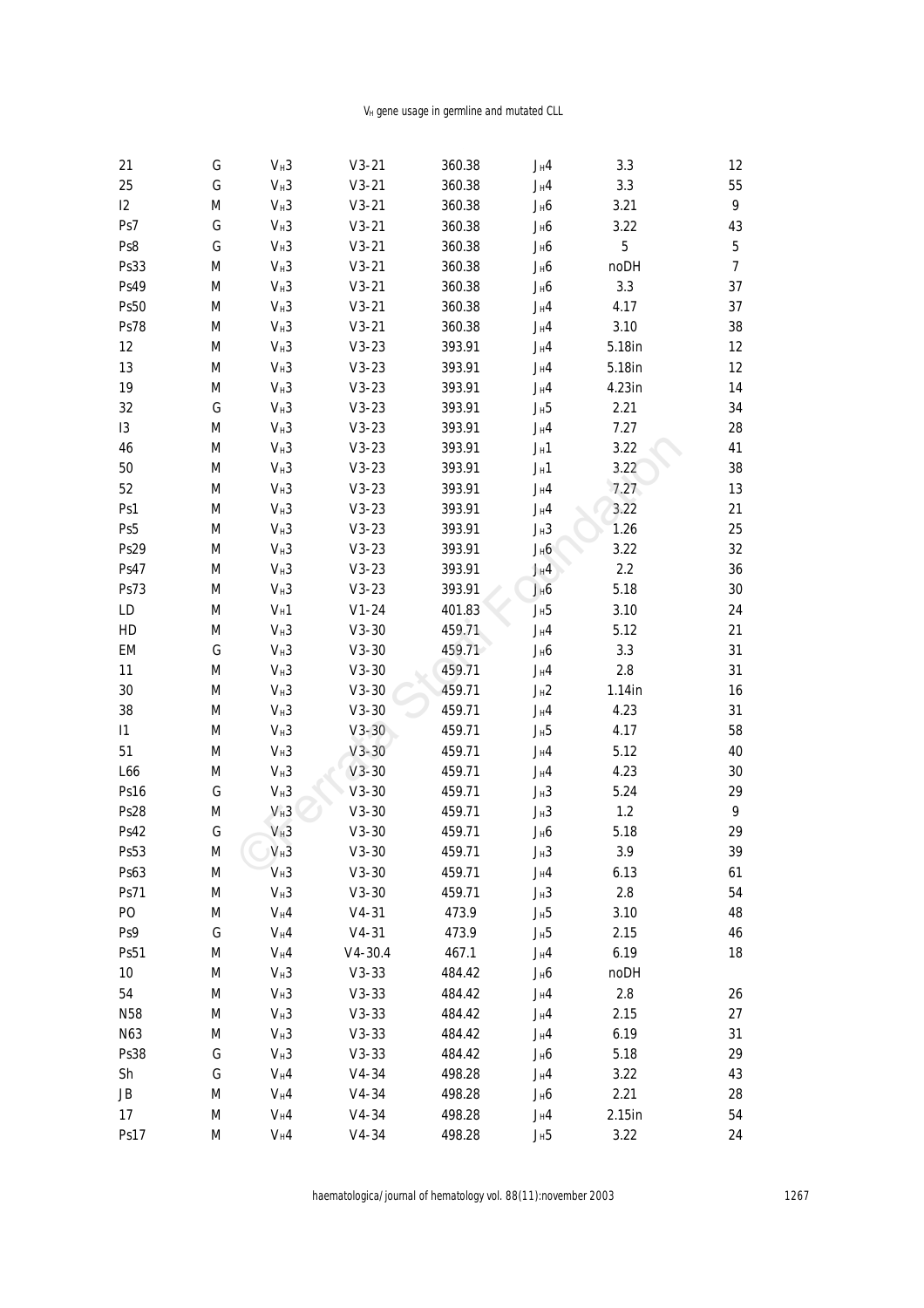V. M. Duke et al.

| Ps22                | ${\bf G}$   | $V_H4$       | $V4-34$ | 498.28 | $J_H4$                              | 5.24              | 40               |
|---------------------|-------------|--------------|---------|--------|-------------------------------------|-------------------|------------------|
| <b>Ps48</b>         | $\mathbf M$ | $V_{\rm H}4$ | $V4-34$ | 498.28 | $\mathbf{J}_\mathrm{H} \mathbf{4}$  | 4.17              | 33               |
| Ps57                | $\mathbf M$ | $V_H4$       | $V4-34$ | 498.28 | $\mathbf{J}_\mathrm{H} \mathbf{4}$  | $3.22$ in         | $\bf 8$          |
| $\mathbf{Ps61}$     | $\mathbf M$ | $V_H4$       | $V4-34$ | 498.28 | $\mathbf{J}_{\mathrm{H}}\mathbf{5}$ | 6.19              | 18               |
| Ps62                | $\mathbf M$ | $V_H4$       | $V4-34$ | 498.28 | $J_{\rm H}3$                        | 2.15              | 34               |
| <b>Ps64</b>         | $\mathbf M$ | $V_H4$       | $V4-34$ | 498.28 | $J_{\rm H}4$                        | 6.25              | 33               |
| Ps65                | $\mathbf M$ | $V_H4$       | $V4-34$ | 498.28 | $\mathbf{J}_\text{H}\mathbf{6}$     | $2.8\,$           | 29               |
| L65                 | $\mathbf M$ | $V_H4$       | $V4-39$ | 546.31 | $\mathbf{J}_{\mathrm{H}}\mathbf{5}$ | noDH              | 15               |
| Ps12                | ${\bf G}$   | $V_H4$       | $V4-39$ | 546.31 | $J_{\rm H}3$                        | $3.3\,$           | 36               |
| Ps23                | $\mathbf M$ | $V_H4$       | $V4-39$ | 546.31 | $\mathbf{J}_\mathrm{H} \mathbf{4}$  | 6.19              | 31               |
| Ps43                | ${\bf G}$   | $V_H4$       | $V4-39$ | 546.31 | $\mathbf{J}_\mathrm{H} \mathbf{4}$  | 3.10              | $20\,$           |
| Ps54                | ${\bf G}$   | $V_H4$       | $V4-39$ | 546.31 | $J_{\rm H}4$                        | $2.2\,$           | 41               |
| $\boldsymbol{2}$    | ${\bf G}$   | $V_H4$       | $V3-43$ | 594.9  | $J_{\rm H}4$                        | 5.18              | $27\,$           |
| Th                  | $\mathbf M$ | $V_{\rm H}1$ | $V1-46$ | 635.74 | $J_H4$                              | 2.15              | 39               |
| Ps36                | ${\bf G}$   | $V_H1$       | $V1-46$ | 635.74 | $J_H5$                              | noDH              | 19               |
| Ps75                | ${\bf G}$   | $V_{\rm H}1$ | $V1-46$ | 635.74 | $J_H6$                              | 5.18              | 18               |
| <b>MR</b>           | ${\bf G}$   | $V_H3$       | $V3-47$ | 643.21 | $\mathbf{J}_\text{H}\mathbf{6}$     | 1.26              | 40               |
| ${\rm LM}$          | $\mathbf M$ | $V_H3$       | $V3-48$ | 662.52 | $\mathbf{J}_\mathrm{H}\mathbf{6}$   |                   | $\boldsymbol{6}$ |
| I5                  | $\mathbf M$ | $V_H3$       | $V3-48$ | 662.52 | $J_H4$                              | 3.10              | 17               |
| Ps2                 | ${\bf G}$   | $V_H3$       | $V3-48$ | 662.52 | $J_H5$                              | 1.26              | $27\,$           |
| Ps32                | ${\bf G}$   | $V_H3$       | $V3-48$ | 662.52 | $J_H5$                              | $2.8\,$           | 55               |
| Ps34                | ${\bf G}$   | $V_H3$       | $V3-48$ | 662.52 | $J_H5$                              | $1.14$ in         | $32\,$           |
| Ps39                | ${\bf G}$   | $V_H3$       | $V3-48$ | 662.52 | $\mathrm{J_H}\mathrm{6}$            | $3.3\,$           | 28               |
| <b>Ps46</b>         | $\mathbf M$ | $V_H3$       | $V3-48$ | 662.52 | $\mathbf{J}_\mathrm{H} \mathbf{4}$  | 1.26              | $32\,$           |
| Ps55                | ${\bf G}$   | $V_H3$       | $V3-48$ | 662.52 | $\rm J_H6$                          | 2.15              | $30\,$           |
| <b>Ps58</b>         | $\mathbf M$ | $V_H3$       | $V3-48$ | 662.52 | $\mathbf{J}_\mathrm{H}\mathbf{4}$   | 3.1               | 38               |
| $\boldsymbol{6}$    | $\mathbf M$ | $V_H3$       | $V3-49$ | 681.65 | $\mathbf{J}_\mathrm{H} \mathbf{4}$  | 2.21              | 34               |
| Ps56                | $\mathbf M$ | $V_H3$       | $V3-49$ | 681.65 | $\mathrm{J_H}\mathrm{6}$            | 5.12              | 23               |
| $\operatorname{GS}$ | $\mathbf M$ | $V_H5$       | $V5-51$ | 703.42 | $\mathbf{J}_\mathrm{H}\mathbf{4}$   | 3.10              | 31               |
| $\mathbf{1}$        | $\mathbf M$ | $V_{\rm H}5$ | $V5-51$ | 703.42 | $J_{\rm H}4$                        | $\bf 8.2$         | 36               |
| 9                   | ${\bf G}$   | $V_H5$       | $V5-51$ | 703.42 | $J_{\rm H}4$                        | 6.19              | $27\,$           |
| N59                 | $\mathbf M$ | $V_H 5$      | $V5-51$ | 703.42 | $J_H4$                              | $2.8\,$           | $32\,$           |
| RB                  | $\mathbf M$ | $V_H5$       | $V5-51$ | 703.42 | $J_H4$                              | 3.16              | $26\,$           |
| LD                  | $\mathbf M$ | $V_H3$       | $V3-53$ | 717.38 | $J_H5$                              | 3.3               |                  |
| ${\it I7}$          | M           | $V_H3$       | $V3-53$ | 717.38 | $J_H5$                              | 3.9 <sub>in</sub> | 13               |
| <b>Ps77</b>         | M           | $V_H3$       | $V3-53$ | 717.38 | $J_H6$                              | 3.10in            | 24               |
| CT                  | $\mathbf M$ | $V_{\rm H}1$ | $V1-58$ | 747.06 | $J_{\rm H}4$                        | 1.26              | $20\,$           |
| HD                  | $\mathbf M$ | $V_{\rm H}1$ | $V1-58$ | 747.06 | $\mathbf{J}_\mathrm{H}\mathbf{4}$   | 1.26              |                  |
| Ps21                | ${\bf G}$   | $V_H4$       | $V4-59$ | 751.94 | $\mathbf{J}_\mathrm{H} \mathbf{4}$  | 3.16              | $35\,$           |
| Ps11                | $\mathbf M$ | $V_H4$       | $V4-61$ | 763.82 | $J_H4$                              | 3.22in            | $32\,$           |
| Ps27                | ${\bf G}$   | $V_H4$       | $V4-61$ | 763.82 | $\rm J_H6$                          | $3.3\,$           | 31               |
| MR                  | ${\bf G}$   | $V_{\rm H}1$ | $V1-69$ | 838.62 | $\mathrm{J}_{\mathrm{H}}5$          | 4.11              | 40               |
| RM                  | ${\bf G}$   | $V_H1$       | $V1-69$ | 838.62 | $J_{\rm H}3$                        | 3.16              | 49               |
| 3                   | ${\bf G}$   | $V_{\rm H}1$ | $V1-69$ | 838.62 | $J_{\rm H}4$                        | 6.19              | 16               |
| 14                  | $\mathbf M$ | $V_H1$       | $V1-69$ | 838.62 | $J_H4$                              | 6.25              | $22\,$           |
| 15                  | ${\bf G}$   | $V_H1$       | $V1-69$ | 838.62 | $J_H4$                              | 6.19              | $22\,$           |
| 24                  | ${\bf G}$   | $V_H1$       | $V1-69$ | 838.62 | $\rm J_H6$                          | 3.3               | 49               |
| 40                  | ${\bf G}$   | $V_{\rm H}1$ | $V1-69$ | 838.62 | $J_H4$                              | 7.27              | $32\,$           |
| I4                  | ${\bf G}$   | $V_H1$       | $V1-69$ | 838.62 |                                     |                   |                  |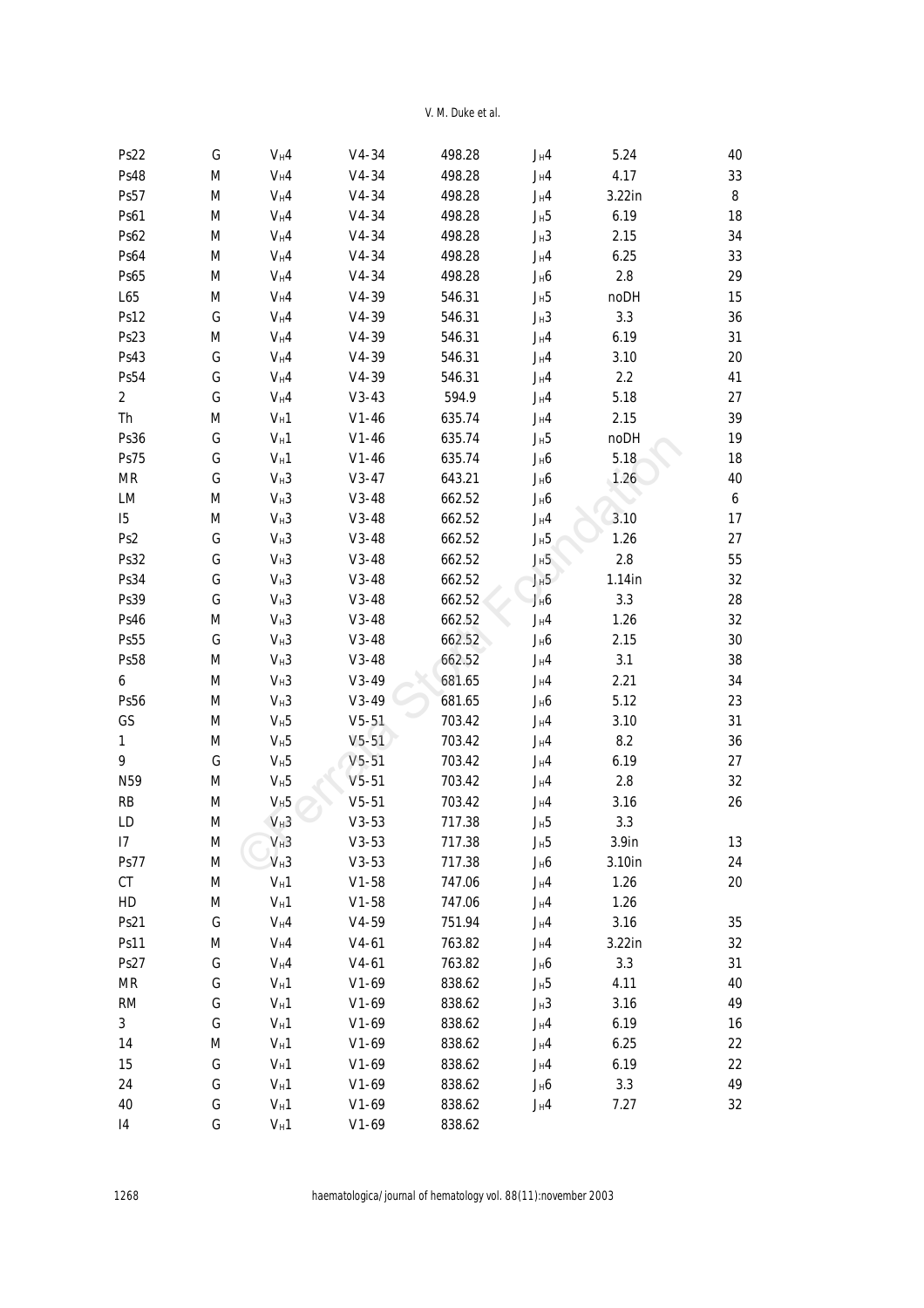V<sub>H</sub> gene usage in germline and mutated CLL

| 43                                                                                                                                                                                                                                                                                                                                                                                               | M                                                                                                                                                                                  | $V_H1$                                                                                                                                                                                       | $V1-69$ | 838.62                                                                                                                                                                                                                                                                                                                                                                               | $J_H4$                                                                                                                                                                                                        | 3.22                                                                                                                                                           | 12 |  |
|--------------------------------------------------------------------------------------------------------------------------------------------------------------------------------------------------------------------------------------------------------------------------------------------------------------------------------------------------------------------------------------------------|------------------------------------------------------------------------------------------------------------------------------------------------------------------------------------|----------------------------------------------------------------------------------------------------------------------------------------------------------------------------------------------|---------|--------------------------------------------------------------------------------------------------------------------------------------------------------------------------------------------------------------------------------------------------------------------------------------------------------------------------------------------------------------------------------------|---------------------------------------------------------------------------------------------------------------------------------------------------------------------------------------------------------------|----------------------------------------------------------------------------------------------------------------------------------------------------------------|----|--|
| 44                                                                                                                                                                                                                                                                                                                                                                                               | M                                                                                                                                                                                  | $V_H1$                                                                                                                                                                                       | $V1-69$ | 838.62                                                                                                                                                                                                                                                                                                                                                                               | $J_H4$                                                                                                                                                                                                        | $1.20$ in                                                                                                                                                      | 27 |  |
| 45                                                                                                                                                                                                                                                                                                                                                                                               | $\mathbf G$                                                                                                                                                                        | $V_H1$                                                                                                                                                                                       | $V1-69$ | 838.62                                                                                                                                                                                                                                                                                                                                                                               | J <sub>H</sub> 6                                                                                                                                                                                              | 3.3                                                                                                                                                            | 41 |  |
| 57                                                                                                                                                                                                                                                                                                                                                                                               | M                                                                                                                                                                                  | $V_H1$                                                                                                                                                                                       | $V1-69$ | 838.62                                                                                                                                                                                                                                                                                                                                                                               | $J_H4$                                                                                                                                                                                                        | 3.22                                                                                                                                                           | 28 |  |
| N62                                                                                                                                                                                                                                                                                                                                                                                              | G                                                                                                                                                                                  | $V_H1$                                                                                                                                                                                       | $V1-69$ | 838.62                                                                                                                                                                                                                                                                                                                                                                               | $J_H4$                                                                                                                                                                                                        | 3.3                                                                                                                                                            | 44 |  |
| Ps14                                                                                                                                                                                                                                                                                                                                                                                             | M                                                                                                                                                                                  | $V_H1$                                                                                                                                                                                       | $V1-69$ | 838.62                                                                                                                                                                                                                                                                                                                                                                               | $J_H4$                                                                                                                                                                                                        | 3.3                                                                                                                                                            | 38 |  |
| <b>Ps18</b>                                                                                                                                                                                                                                                                                                                                                                                      | ${\bf G}$                                                                                                                                                                          | $V_H1$                                                                                                                                                                                       | $V1-69$ | 838.62                                                                                                                                                                                                                                                                                                                                                                               | $J_H6$                                                                                                                                                                                                        | 3.3                                                                                                                                                            | 34 |  |
| <b>Ps40</b>                                                                                                                                                                                                                                                                                                                                                                                      | G                                                                                                                                                                                  | $V_H1$                                                                                                                                                                                       | $V1-69$ | 838.62                                                                                                                                                                                                                                                                                                                                                                               | $J_H4$                                                                                                                                                                                                        | 3.3                                                                                                                                                            | 42 |  |
| Ps41                                                                                                                                                                                                                                                                                                                                                                                             | $\mathsf G$                                                                                                                                                                        | $V_H1$                                                                                                                                                                                       | $V1-69$ | 838.62                                                                                                                                                                                                                                                                                                                                                                               | $J_H6$                                                                                                                                                                                                        | 3.1                                                                                                                                                            | 43 |  |
| Ru                                                                                                                                                                                                                                                                                                                                                                                               | $\mathsf G$                                                                                                                                                                        | $V_H1$                                                                                                                                                                                       | $V1-69$ | 838.62                                                                                                                                                                                                                                                                                                                                                                               | $J_H6$                                                                                                                                                                                                        | 6.19                                                                                                                                                           | 43 |  |
| Ps3                                                                                                                                                                                                                                                                                                                                                                                              | ${\bf G}$                                                                                                                                                                          | $V_H2$                                                                                                                                                                                       | $V2-70$ | 847.52                                                                                                                                                                                                                                                                                                                                                                               | $J_H4$                                                                                                                                                                                                        | 4.23                                                                                                                                                           | 23 |  |
| Ps4                                                                                                                                                                                                                                                                                                                                                                                              | M                                                                                                                                                                                  | $V_H2$                                                                                                                                                                                       | $V2-70$ | 847.52                                                                                                                                                                                                                                                                                                                                                                               | $J_H4$                                                                                                                                                                                                        | 4.11                                                                                                                                                           | 25 |  |
| K <sub>0</sub>                                                                                                                                                                                                                                                                                                                                                                                   | M                                                                                                                                                                                  | $V_H3$                                                                                                                                                                                       | $V3-72$ | 867.65                                                                                                                                                                                                                                                                                                                                                                               | $J_H6$                                                                                                                                                                                                        | 3.3                                                                                                                                                            | 23 |  |
| N57                                                                                                                                                                                                                                                                                                                                                                                              | M                                                                                                                                                                                  | $V_H3$                                                                                                                                                                                       | $V3-72$ | 867.65                                                                                                                                                                                                                                                                                                                                                                               | $J_H4$                                                                                                                                                                                                        | 3.3                                                                                                                                                            | 25 |  |
| Ps76                                                                                                                                                                                                                                                                                                                                                                                             | M                                                                                                                                                                                  | $V_H3$                                                                                                                                                                                       | $V3-72$ | 867.65                                                                                                                                                                                                                                                                                                                                                                               | $J_H4$                                                                                                                                                                                                        | 3.9                                                                                                                                                            | 9  |  |
| AK                                                                                                                                                                                                                                                                                                                                                                                               | M                                                                                                                                                                                  | $V_H3$                                                                                                                                                                                       | $V3-74$ | 887.39                                                                                                                                                                                                                                                                                                                                                                               | $J_H4$                                                                                                                                                                                                        | 3.22                                                                                                                                                           | 26 |  |
| 37                                                                                                                                                                                                                                                                                                                                                                                               | M                                                                                                                                                                                  | $V_H3$                                                                                                                                                                                       | $V3-74$ | 887.39                                                                                                                                                                                                                                                                                                                                                                               | $J_H4$                                                                                                                                                                                                        | 1.26in                                                                                                                                                         | 26 |  |
| 48                                                                                                                                                                                                                                                                                                                                                                                               | M                                                                                                                                                                                  | $V_H3$                                                                                                                                                                                       | $V3-74$ | 887.39                                                                                                                                                                                                                                                                                                                                                                               | $J_H4$                                                                                                                                                                                                        | 3.22                                                                                                                                                           | 15 |  |
|                                                                                                                                                                                                                                                                                                                                                                                                  |                                                                                                                                                                                    |                                                                                                                                                                                              |         |                                                                                                                                                                                                                                                                                                                                                                                      | 1998;188:2151-62.                                                                                                                                                                                             |                                                                                                                                                                |    |  |
| References<br>1.                                                                                                                                                                                                                                                                                                                                                                                 |                                                                                                                                                                                    |                                                                                                                                                                                              |         | 13.                                                                                                                                                                                                                                                                                                                                                                                  |                                                                                                                                                                                                               | Siebenlist U, Ravetch JV, Korsmeyer S, Waldmann T,<br>Human immunoglobulin D segments encoded in<br>multigenic families. Nature 1981;294:631-5.                |    |  |
| 2.                                                                                                                                                                                                                                                                                                                                                                                               | Oscier DG. Cytogenetic and molecular abnormalities in chron-<br>ic lymphocytic leukaemia. Blood Rev 1994;8:88-97.<br>Guarini A, Gaidano G, Mauro FR, Capello D, Mancini F, De Pro- |                                                                                                                                                                                              |         |                                                                                                                                                                                                                                                                                                                                                                                      |                                                                                                                                                                                                               | 14. Ravetch JV, Siebenlist U, Korsmeyer S, Waldmann T,<br>Structure of the human immunoglobulin mu locus:<br>terization of embryonic and rearranged J and D ge |    |  |
|                                                                                                                                                                                                                                                                                                                                                                                                  |                                                                                                                                                                                    | pris MS, et al. Chronic lymphocytic leukemia patients with<br>highly stable and indolent disease show distinctive pheno-<br>typic and genotypic features. Blood 2003;102:1035-41.            | 15.     | 1981;27:583-91.<br>Tomlinson IM, Walter G, Marks JD, Llewelyn MB, Wint<br>repertoire of human germline VH sequences revea<br>fifty groups of VH segments with different hyper<br>loops. J Mol Biol 1992; 227:776-98.<br>Berman JE, Nickerson KG, Pollock RR, Barth JE, Schuur                                                                                                        |                                                                                                                                                                                                               |                                                                                                                                                                |    |  |
| 3.                                                                                                                                                                                                                                                                                                                                                                                               |                                                                                                                                                                                    | Fais F, Ghiotto F, Hashimoto S, Sellars B, Valetto A, Allen SL,<br>et al. Chronic lymphocytic leukemia B cells express restricted<br>sets of mutated and unmutated antigen receptors. J Clin | 16.     |                                                                                                                                                                                                                                                                                                                                                                                      |                                                                                                                                                                                                               |                                                                                                                                                                |    |  |
| Invest 1998;102:1515-25.<br>Damle RN, Wasil T, Fais F, Ghiotto F, Valetto A, Allen SL, et al.<br>4.<br>Iq V gene mutation status and CD38 expression as novel prog-<br>nostic indicators in chronic lymphocytic leukemia. Blood<br>1999:94:1840-7.<br>5.<br>Hamblin TJ, Davis Z, Gardiner A, Oscier DG, Stevenson FK.<br>Unmutated Iq V <sub>H</sub> genes are associated with a more aggressive |                                                                                                                                                                                    |                                                                                                                                                                                              |         |                                                                                                                                                                                                                                                                                                                                                                                      | Knowles DM, et al. V <sub>H</sub> gene usage in humans: biased<br>the V <sub>H</sub> 6 gene in immature B lymphoid cells. Eur J l<br>1991;21:1311-4.<br>17. Varade WS, Marin E, Kittelberger AM, Insel RA. Us |                                                                                                                                                                |    |  |
|                                                                                                                                                                                                                                                                                                                                                                                                  |                                                                                                                                                                                    |                                                                                                                                                                                              |         |                                                                                                                                                                                                                                                                                                                                                                                      | 95.                                                                                                                                                                                                           | most JH-proximal human Ig H chain V region gene<br>the expressed immune repertoire. J Immunol 1993;15                                                          |    |  |
| form of chronic lymphocytic leukemia. Blood 1999;94:1848-<br>54.<br>Oscier DG, Thompsett A, Zhu D, Stevenson FK. Differential<br>6.<br>rates of somatic hypermutation in $V_H$ genes among subsets of                                                                                                                                                                                            |                                                                                                                                                                                    |                                                                                                                                                                                              |         |                                                                                                                                                                                                                                                                                                                                                                                      | 18.<br>30:493-7.                                                                                                                                                                                              | Cuisinier AM, Guigou V, Boubli L, Fougereau M, To<br>Preferential expression of VH5 and VH6 immund<br>genes in early human B-cell ontogeny. Scand J Immur      |    |  |
|                                                                                                                                                                                                                                                                                                                                                                                                  |                                                                                                                                                                                    | chronic lymphocytic loukomia dofined by chromosomal abpor-                                                                                                                                   |         | $\overline{1}$ $\overline{1}$ $\overline{2}$ $\overline{3}$ $\overline{4}$ $\overline{2}$ $\overline{1}$ $\overline{2}$ $\overline{1}$ $\overline{2}$ $\overline{1}$ $\overline{2}$ $\overline{2}$ $\overline{2}$ $\overline{2}$ $\overline{2}$ $\overline{2}$ $\overline{2}$ $\overline{2}$ $\overline{2}$ $\overline{2}$ $\overline{2}$ $\overline{2}$ $\overline{2}$ $\overline{$ |                                                                                                                                                                                                               |                                                                                                                                                                |    |  |

#### References

- 1. Oscier DG. Cytogenetic and molecular abnormalities in chronic lymphocytic leukaemia. Blood Rev 1994;8:88-97.
- 2. Guarini A, Gaidano G, Mauro FR, Capello D, Mancini F, De Propris MS, et al. Chronic lymphocytic leukemia patients with highly stable and indolent disease show distinctive phenotypic and genotypic features. Blood 2003;102:1035-41.
- Fais F, Ghiotto F, Hashimoto S, Sellars B, Valetto A, Allen SL, et al. Chronic lymphocytic leukemia B cells express restricted sets of mutated and unmutated antigen receptors. J Clin Invest 1998;102:1515-25.
- Damle RN, Wasil T, Fais F, Ghiotto F, Valetto A, Allen SL, et al. Ig V gene mutation status and CD38 expression as novel prognostic indicators in chronic lymphocytic leukemia. Blood 1999;94:1840-7.
- 5. Hamblin TJ, Davis Z, Gardiner A, Oscier DG, Stevenson FK. Unmutated  $Ig V<sub>H</sub>$  genes are associated with a more aggressive form of chronic lymphocytic leukemia. Blood 1999;94:1848- 54.
- 6. Oscier DG, Thompsett A, Zhu D, Stevenson FK. Differential rates of somatic hypermutation in  $V_H$  genes among subsets of chronic lymphocytic leukemia defined by chromosomal abnormalities. Blood 1997;89:4153-60.
- 7. Matrai Z, Lin K, Dennis M, Sherrington P, Zuzel M, Pettitt AR, et al. CD38 expression and Ig VH gene mutation in B-cell chronic lymphocytic leukemia. Blood 2001;97:1902-3.
- 8. Hamblin TJ, Orchard JA, Gardiner A, Oscier DG, Davis Z, Stevenson FK. Immunoglobulin V genes and CD38 expression in CLL. Blood 2000;95:2455-7.
- Ibrahim S, Keating M, Do KA, O'Brien S, Huh YO, Jilani I, et al. CD38 expression as an important prognostic factor in B-cell chronic lymphocytic leukemia. Blood 2001;98:181-6.
- 10. Thunberg U, Johnson A, Roos G, Thorn I, Tobin G, Sallstrom J, et al. CD38 expression is a poor predictor for VH gene mutational status and prognosis in chronic lymphocytic leukemia. Blood 2001;97:1892-4.
- 11. Cook GP, Tomlinson IM, Walter G, Riethman H, Carter NP, Buluwela L, et al. A map of the human immunoglobulin VH locus completed by analysis of the telomeric region of chromosome 14q. Nat Genet 1994;7:162-8.
- 12. Matsuda F, Ishii K, Bourvagnet P, Kuma K, Hayashida H, Miyata T, et al. The complete nucleotide sequence of the human immunoglobulin heavy chain variable region locus. J Exp Med

- 13. Siebenlist U, Ravetch JV, Korsmeyer S, Waldmann T, Leder P. Human immunoglobulin D segments encoded in tandem multigenic families. Nature 1981;294:631-5.
- 14. Ravetch JV, Siebenlist U, Korsmeyer S, Waldmann T, Leder P. Structure of the human immunoglobulin mu locus: characterization of embryonic and rearranged J and D genes. Cell 1981;27:583-91.
- 15. Tomlinson IM, Walter G, Marks JD, Llewelyn MB, Winter G. The repertoire of human germline VH sequences reveals about fifty groups of VH segments with different hypervariable loops. J Mol Biol 1992;227:776-98.
- 16. Berman JE, Nickerson KG, Pollock RR, Barth JE, Schuurman RK, Knowles DM, et al. V<sub>H</sub> gene usage in humans: biased usage of the VH6 gene in immature B lymphoid cells. Eur J Immunol 1991;21:1311-4.
- Varade WS, Marin E, Kittelberger AM, Insel RA. Use of the most JH-proximal human Ig H chain V region gene, VH6, in the expressed immune repertoire. J Immunol 1993;150:4985- 95.
- 18. Cuisinier AM, Guigou V, Boubli L, Fougereau M, Tonnelle C. Preferential expression of VH5 and VH6 immunoglobulin genes in early human B-cell ontogeny. Scand J Immunol 1989; 30:493-7.
- Jeong HD, Teale JM. Contribution of the CD5+ B cell to Dproximal VH family expression early in ontogeny. J Immunol 1990;145:2725-9.
- 20. Ravichandran KS, Osborne BA, Goldsby RA. Quantitative analysis of the B cell repertoire by limiting dilution analysis and fluorescent in situ hybridization. Cell Immunol 1994; 154:309-27.
- 21. Marshall AJ, Wu GE, Paige GJ. Frequency of VH81x usage during B cell development: initial decline in usage is independent of Ig heavy chain cell surface expression. J Immunol 1996;156: 2077-84.
- 22. Malynn BA, Yancopoulos GD, Barth JE, Bona CA, Alt FW. Biased expression of JH-proximal VH genes occurs in the newly generated repertoire of neonatal and adult mice. J Exp Med 1990;171:843-59.
- 23. Schroeder HW Jr, Hillson JL, Perlmutter RM. Early restriction of the human antibody repertoire. Science 1987;238:791-3.
- 24. Schroeder HW Jr, Wang JY. Preferential utilization of conserved immunoglobulin heavy chain variable gene segments during human fetal life. Proc Natl Acad Sci USA 1990;87: 6146-50.
- 25. Raaphorst FM, Langlois van den Berg R, Waaijer JL, Vossen JM,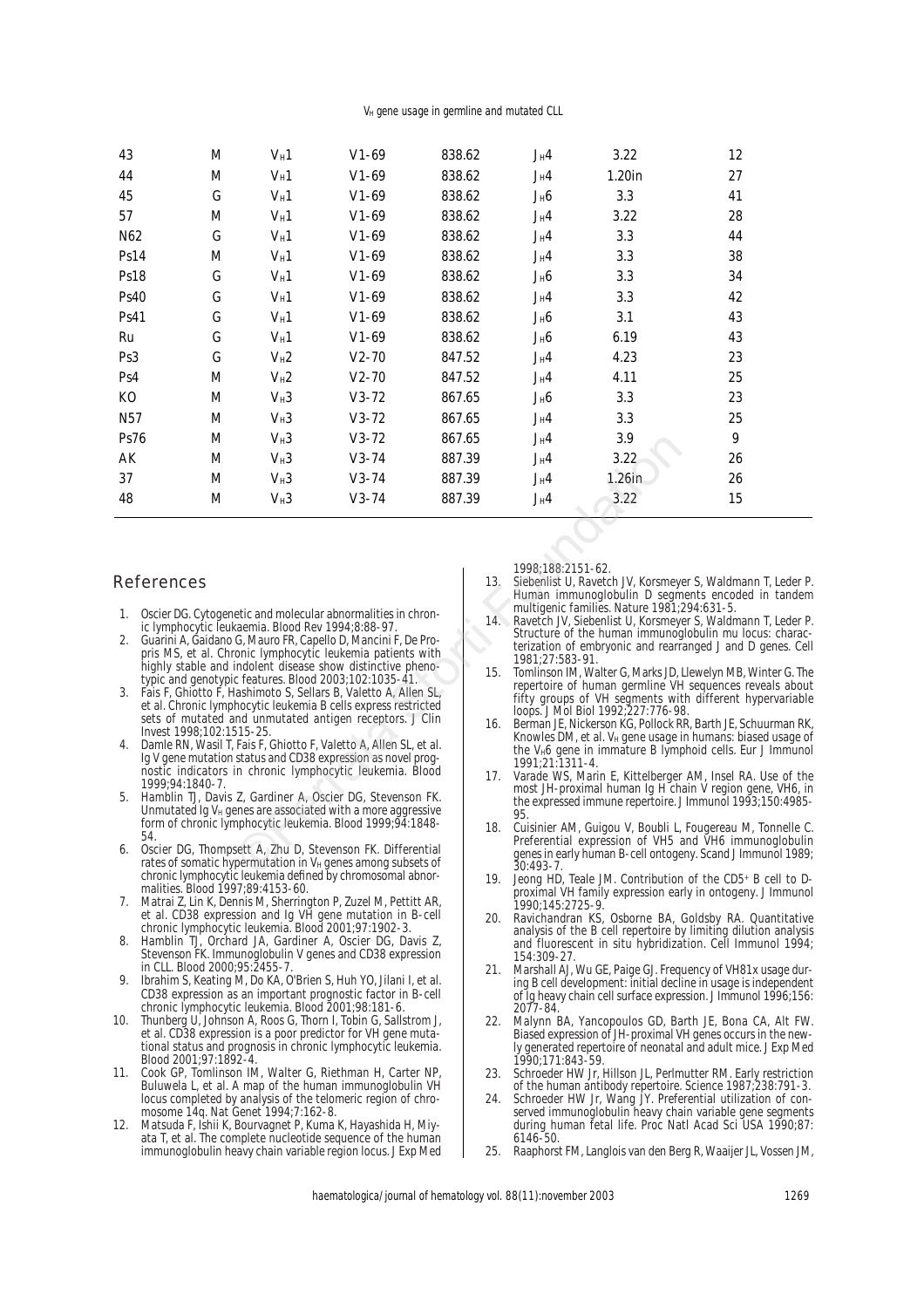van Tol MJ. Expression of the human immunoglobulin heavy chain VH6 gene element by fetal B lymphocytes. Scand J Immunol 1997;46:292-7.

- 26. Brezinschek HP, Brezinschek RI, Lipsky PE. Analysis of the heavy chain repertoire of human peripheral B cells using single-cell polymerase chain reaction. J Immunol 1995;155:190- 202.
- 27. Davidkova G, Pettersson S, Holmberg D, Lundkvist I. Selective usage of VH genes in adult human B lymphocyte repertoires. Scand J Immunol 1997;45:62-73.
- 28. Kantor AB, Merrill CE, Herzenberg LA, Hillson JL. An unbiased analysis of V<sub>H</sub>-D-J(<sub>H</sub> sequences from B-1α, B-1β, and conventional B cells. J Immunol 1997;158:1175-86.
- 29. Wilson PC, Wilson K, Liu YJ, Banchereau J, Pascual V, Capra JD. Receptor revision of immunoglobulin heavy chain variable region genes in normal human B lymphocytes. J Exp Med 2000;191:1881-94.
- 30. van Dijk-Hard I, Soderstrom I, Feld S, Holmberg D, Lundkvist I. Age-related impaired affinity maturation and differential D-JH gene usage in human VH6-expressing B lymphocytes from healthy individuals. Eur J Immunol 1997;27:1381-6.
- 31. Szczepanski T, 't Veer MB, Wolvers-Tettero IL, Langerak AW, van Dongen JJ. Molecular features responsible for the absence of immunoglobulin heavy chain protein synthesis in an Ig<sub>H</sub>(-) subgroup of multiple myeloma. Blood 2000;96:1087-93.
- 32. Deane M, Norton JD. Immunoglobulin heavy chain variable region family usage is independent of tumor cell phenotype in human B lineage leukemias. Eur J Immunol 1990;20:2209- 17.
- 33. Coyle LA, Papaioannou M, Yaxley JC, Chim JS, Attard M, Hoffbrand AV, et al. Molecular analysis of the leukaemic B cell in adult and childhood acute lymphoblastic leukaemia. Br J Haematol 1996;94:685-93.
- 34. Mortuza FY, Moreira IM, Papaioannou M, Gameiro P, Coyle LA, Gricks CS, et al. Immunoglobulin heavy-chain gene rearrangement in adult acute lymphoblastic leukemia reveals preferential usage of Ig<sub>H</sub>-proximal variable gene segments. Blood 2001;97:2716-26. The reatives responsible for the absence of the same computer and the phenomics, Tamil J. Phenomics, Tamil Stortin (1994-2013)<br>
and the simulated phenomic since the sintenent of tumor cell phenomic since the sintenent of
- 35. Maloum K, Magnac C, Pritsch O, Binet JL, Merle-Beral H, Dighiero G. Skewed rearrangement of the V<sub>H</sub>4-21 gene during pre-B acute lymphoblastic leukemia. Leuk Lymphoma 1995;17:435-41.
- 36. Rettig MB, Vescio RA, Cao J, Wu CH, Lee JC, Han E, et al. VH gene usage is multiple myeloma: complete absence of the VH4.21 (VH4-34) gene. Blood 1996;8:2846-52.
- 37. Rosenquist R, Lindstrom A, Holmberg D, Lindh J, Roos G. V(H) gene family utilization in different B-cell lymphoma subgroups. Eur J Haematol 1999;62:123-8.
- 38. Davi F, Maloum K, Michel A, Pritsch O, Magnac C, Macintyre E, et al. High frequency of somatic mutations in the VH genes expressed in prolymphocytic leukemia. Blood 1996;88:3953- 61.
- 39. Stevenson FK, Spellerberg MB, Chapman CJ, Hamblin TJ. Differential usage of an autoantibody-associated VH gene, VH4- 21, by human B-cell tumors. Leuk Lymphoma 1995;16:379- 84.
- 40. Kipps TJ, Robbins BA, Kuster P, Carson DA. Autoantibody-associated cross-reactive idiotypes expressed at high frequency in chronic lymphocytic leukemia relative to B-cell lymphomas of follicular center cell origin. Blood 1988;72:422-8.
- 41. Johnson TA, Rassenti LZ, Kipps TJ. Ig V<sub>H</sub>1 genes expressed in B cell chronic lymphocytic leukemia exhibit distinctive molecular features. J Immunol 1997;158:235-46.
- 42. Stewart AK, Huang C, Stollar BD, Schwartz RS. High-frequency representation of a single V $_H$  gene in the expressed human B cell repertoire. J Exp Med 1993;177:409-18.
- 43. Tobin G, Thunberg U, Johnson A, Thorn I, Soderberg O, Hultdin M, et al. Somatically mutated Ig V<sub>H</sub>3-21 genes characterize a new subset of chronic lymphocytic leukemia. Blood 2002;99:2262-4.
- 44. Tobin G, Thunberg U, Johnson A, Eriksson I, Soderberg O, Karlsson K, et al. Chronic lymphocytic leukemias utilizing the VH3-21 gene display highly restricted Vλ2-14 gene use and homologous CDR3s: implicating recognition of a common antigen epitope. Blood 2003;101:4952-7.
- 45. Jabbar SA, Ganeshaguru K, Wickremasinghe RG, Hoffbrand AV, Foroni L. Deletion of chromosome 13 (band q14) but not trisomy 12 is a clonal event in B-chronic lymphocytic

leukaemia (CLL). Br J Haematol 1995;90:476-8.

- 46. Chim JC, Coyle LA, Yaxley JC, Cole-Sinclair MF, Cannell PK, Hoffbrand VA, et al. The use of IgH fingerprinting and ASOdependent PCR for the investigation of residual disease (MRD) in ALL. Br J Haematol 1996;92:104-15.
- 47. Gricks CS, Rawlings E, Foroni L, Madrigal JA, Amlot PL. Somatically mutated regions of immunoglobulin on human B-cell lymphomas code for peptides that bind to autologous major histocompatibility complex class I, providing a potential target for cytotoxic T cells. Cancer Res 2001;61:5145-52.
- 48. Lefranc MP, Giudicelli V, Ginestoux C, Bodmer J, Muller W, Bontrop R, et al. IMGT, the international ImMunoGeneTics database. Nucleic Acids Res 1999;27:209-12.
- Rassenti LZ, Kohsaka H, Kipps TJ. Analysis of immunoglobulin V<sub>H</sub> gene repertoire by an anchored PCR-ELISA. Ann N Y Acad Sci 1995;764:463-73.
- Deane M, Norton JD. Preferential rearrangement of developmentally regulated immunoglobulin V<sub>H</sub>1 genes in human Blineage leukemias. Leukemia 1991;5:646-50.
- 51. Kipps TJ, Rassenti LZ, Duffy S, Johnson T, Kobayashi R, Carson DA. Immunoglobulin V gene expression in CD5 B-cell malignancies. Ann N Y Acad Sci 1992;651:373-83.
- 52. Raaphorst FM, Raman CS, Tami J, Fischbach M, Sanz I. Human Ig heavy chain CDR3 regions in adult bone marrow pre-B cells display an adult phenotype of diversity: evidence for structural selection of DH amino acid sequences. Int Immunol 1997;9:1503-15.
- 53. Cuisinier AM, Gauthier L, Boubli L, Fougereau M, Tonnelle C. Mechanisms that generate human immunoglobulin diversity operate from the 8th week of gestation in fetal liver. Eur J Immunol 1993;23:110-8.
- 54. Fumoux F, Guigou V, Blaise D, Maraninchi D, Fougereau M, Schiff C. Reconstitution of human immunoglobulin VH repertoire after bone marrow transplantation mimics B-cell ontogeny. Blood 1993;81:3153-7.
- 55. Mayer R, Stone K, Han A, Bona C. Malignant CD5 B cells- biased immunoglobulin variable gene usage and autoantibody production. Int Rev Immunol 1991;7:189-203.
- 56. Van Es JH, Raaphorst FM, van Tol MJ, Meyling FH, Logtenberg T. Expression pattern of the most JH-proximal human V<sub>H</sub> gene segment (V<sub>H</sub>6) in the B cell and antibody repertoire suggests a role of V<sub>H</sub>6-encoded IgM antibodies in early ontogeny. J Immunol 1993;150:161-8.
- 57. Moreira I, Papaioannou M, Mortuza FY, Gameiro P, Palmisano GL, Harrison CJ, et al. Heterogeneity of V<sub>H</sub>-J<sub>H</sub> gene rearrangement patterns: an insight into the biology of B cell precursor ALL. Leukemia 2001;15:1527-36.
- 58. Zhang Z, Zemlin M, Wang YH, Munfus D, Huye LE, Findley HW, et al. Contribution of Vh gene replacement to the primary B cell repertoire. Immunity 2003;19:21-31.
- 59. Friedman ML, Tunyaplin C, Zhai SK, Knight KL. Neonatal V<sub>H</sub>, D, and J<sub>H</sub> gene usage in rabbit B lineage cells. J Immunol 1994;152:632-41.
- 60. Knight KL. Restricted  $V_H$  gene usage and generation of antibody diversity in rabbit. Annu Rev Immunol 1992;10:593-616.
- 61. Reth MG, Jackson S, Alt FW. VHDJH formation and DJH replacement during pre-B differentiation: non-random usage of gene segments. Embo J 1986;5:2131-8.
- 62. Potter KN, Orchard J, Critchley E, Mockridge CI, Jose A, Stevenson FK. Features of the overexpressed V1-69 genes in the unmutated subset of chronic lymphocytic leukemia are distinct from those in the healthy elderly repertoire. Blood 2003; 101:3082-4.
- 63. Xue W, Luo S, Adler WH, Schulze DH, Berman JE. Immunoglobulin heavy chain junctional diversity in young and aged humans. Hum Immunol 1997;57:80-92.
- 64. Rosner K, Winter DB, Tarone RE, Skovgaard GL, Bohr VA, Gearhart PJ. Third complementarity-determining region of mutated V<sub>H</sub> immunoglobulin genes contains shorter V, D, J, P, and N components than non-mutated genes. Immunology 2001;103:179-87.
- 65. Kipps TJ, Tomhave E, Pratt LF, Duffy S, Chen PP, Carson DA. Developmentally restricted immunoglobulin heavy chain variable region gene expressed at high frequency in chronic lymphocytic leukemia. Proc Natl Acad Sci USA 1989;86:5913-7.
- 66. Kraj P, Friedman DF, Stevenson F, Silberstein LE. Evidence for the overexpression of the V $_H$ 4-34 (V $_H$ 4.21) Ig gene segment in the normal adult human peripheral blood B cell repertoire. J